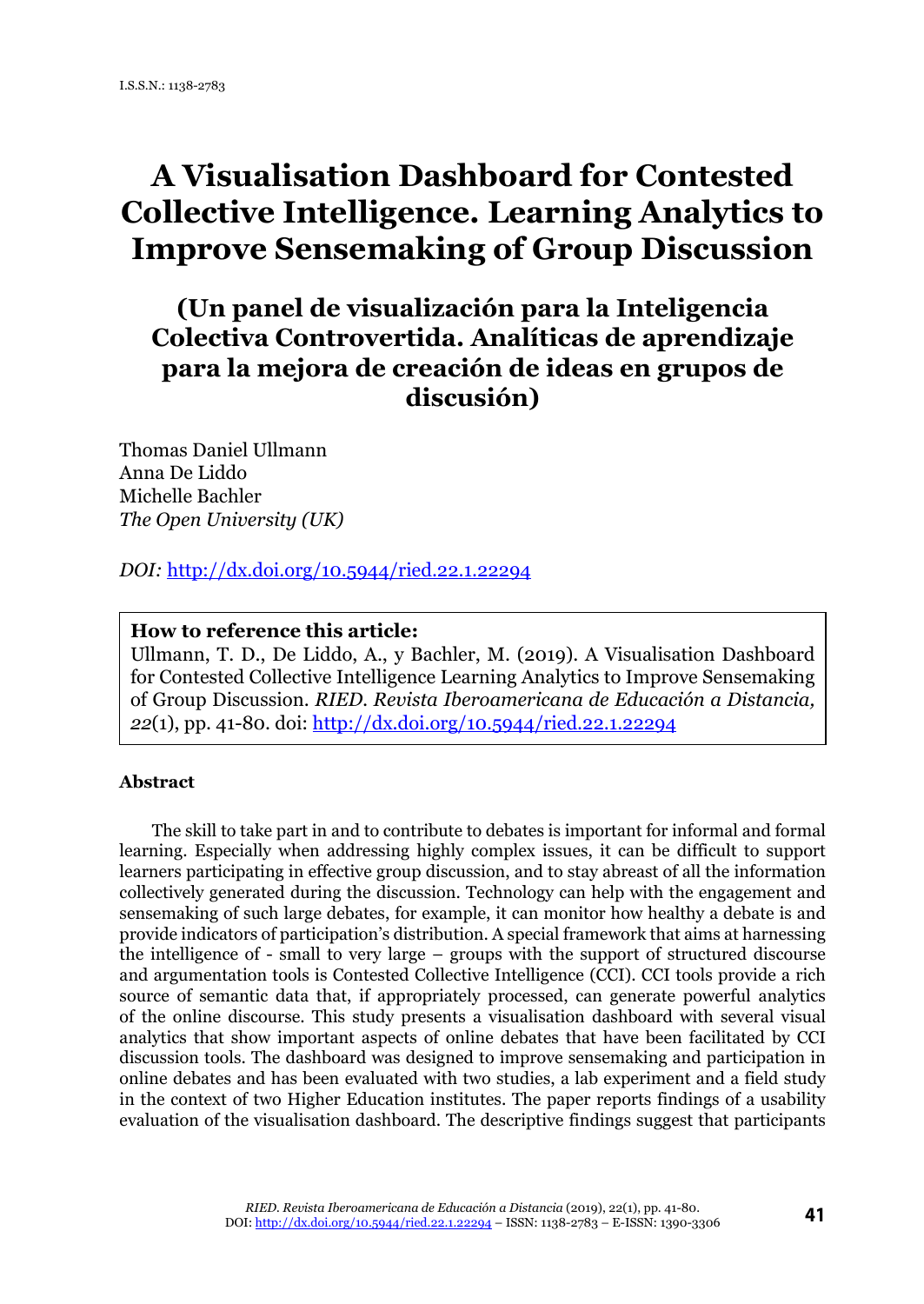with little experience in using analytics visualisations were able to perform well on given tasks. This constitutes a promising result for the application of such visualisation technologies as discourse-centric learning analytics interfaces can help to support learners' engagement and sensemaking of complex online debates.

*Keywords:* learning analytics; collective intelligence; argumentation; online discussion; information visualisations; online deliberation; sensemaking; learning analytics; dashboard.

#### **Resumen**

La habilidad para participar y contribuir en los debates es importante para el aprendizaje informal y formal. Especialmente cuando se abordan temas altamente complejos, puede ser difícil apoyar a los alumnos que participan en una discusión grupal efectiva y mantenerse al tanto de toda la información generada colectivamente durante la discusión. La tecnología puede ayudar con el compromiso y razonamiento en debates tan grandes, por ejemplo, puede monitorear cuán saludable es un debate y proporcionar indicadores sobre la distribución de la participación. Un marco especial que pretende aprovechar la inteligencia de grupos de pequeños a muy grandes con el apoyo de herramientas de discurso y argumentación estructuradas es la Inteligencia Colectiva Controvertida (CCI). Las herramientas de CCI proporcionan una fuente rica de datos semánticos que, si se procesan de manera adecuada, pueden generar un sofisticado análisis del discurso en línea. Este estudio presenta un panel de visualización con varios análisis visuales que muestran aspectos importantes de los debates en línea que han sido facilitados por las herramientas de discusión de CCI. El tablero de instrumentos fue diseñado para mejorar la creación de sentidos y la participación en los debates en línea y se ha evaluado con dos estudios, un experimento de laboratorio y un estudio de campo, en el contexto de dos institutos de educación superior. Este artículo informa sobre los resultados de una evaluación de usabilidad del panel de visualización. Los hallazgos descriptivos sugieren que los participantes con poca experiencia en el uso de visualizaciones analíticas pudieron desempeñarse bien en determinadas tareas. Esto constituye un resultado prometedor para la aplicación de tales tecnologías de visualización, ya que las interfaces analíticas de aprendizaje centradas en el discurso pueden ayudar a apoyar el compromiso de los alumnos y su razonamiento en debates en línea complejos.

*Palabras clave:* análisis de aprendizaje; inteligencia colectiva; argumentación; discusión en línea; visualización de información; deliberación en línea; razonamiento; análisis de aprendizaje; tablero de instrumentos.

Social constructivist ideas are prevalent in educational research. They postulate that social interactions, such as group discussions and debates, are important for learning as meaning is constructed mainly socially through the interaction with other individuals (van Merriënboer & de Bruin, 2014). Contested Collective Intelligence (CCI) (De Liddo, Sándor, & Buckingham Shum, 2012), a specific discourse-centric form of Collective Intelligence (Malone & Klein, 2007; Malone,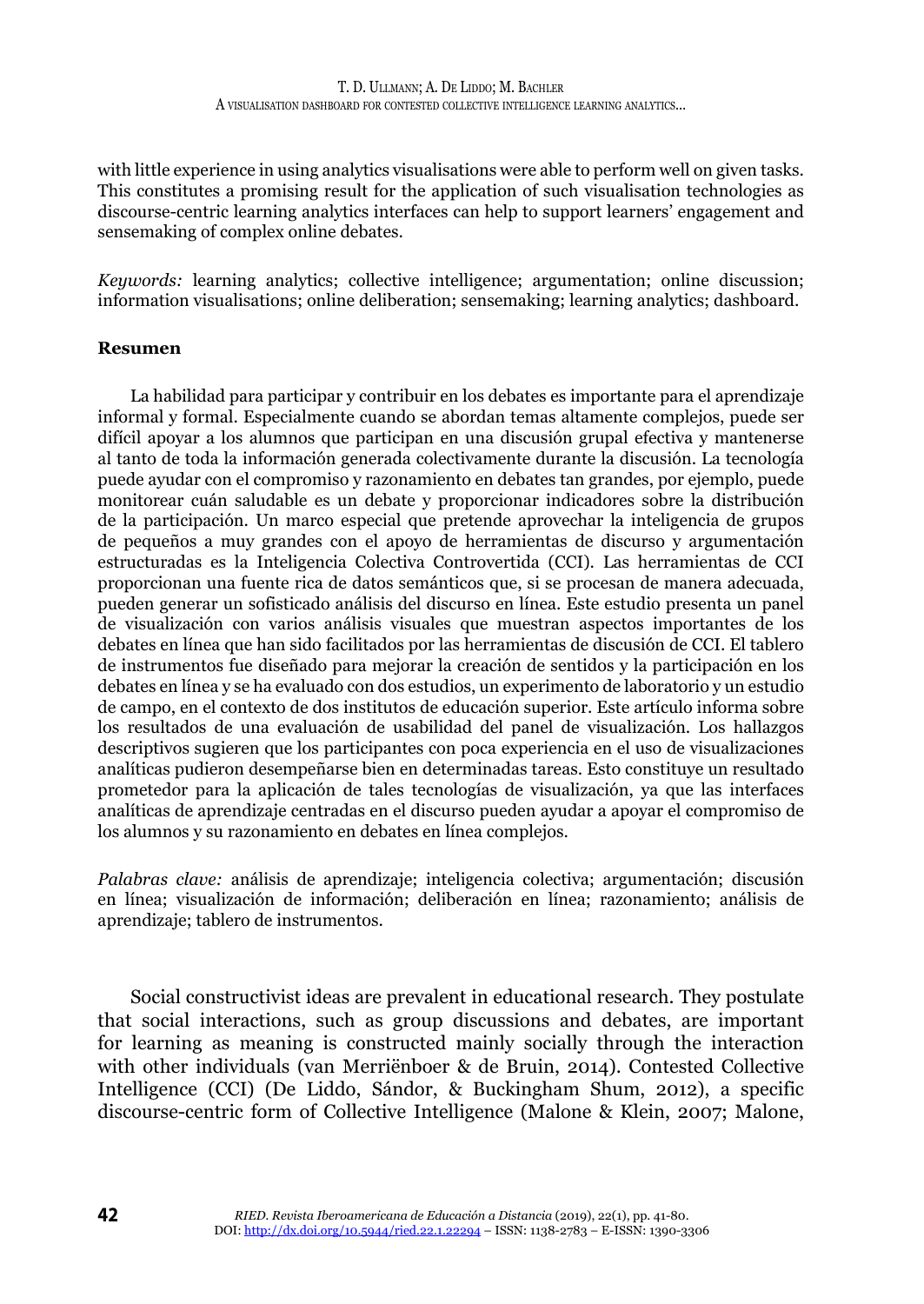Laubacher, & Dellarocas, 2010), is an upcoming research area that focuses especially on structured discourse and argumentation, which makes it also a viable area of research for education. Mostly facilitated by argumentation-based online discussion tools (Scheuer, Loll, Pinkwart, & McLaren, 2010), CCI aims at supporting collective sensemaking of complex societal dilemmas and seek to improve our collective capability to face complex problems by talking to each other and debating online. One of the key issues shared by most common platforms for online debate, also used in formal and informal education context, is poor summarization and visualization (Klein & Convertino, 2014; Smith & Fiore, 2001). In fact, online debate is still heavily dominated by text-based content, while most online users nowadays wish to have access to easy-to-understand image/video-based content that they can grasp rapidly and share easily with their peers. Even though, conveying results of online discussions with effective visualization methods is an open challenge. *How would you visualize what happens in an online discussion community? How can we make ideas and arguments more tangible so that they can be easily grasped, understood and shared?* This paper presents research work aimed at answering those questions by describing the design and development of a Visual Analytics dashboard for Collective Intelligence (CI), namely the CI Dashboard. The CI dashboard is a new Visual Analytics service which supports debate summarization, understanding and sensemaking by providing a variety of alternative visualizations of the state, content and results of an online discussion, as well as of the participation dynamics of the people involved.

In the last decade, Visual Analytics have been subject of a large corpus of research in the Learning Analytics community. In particular, the study of learning analytics dashboards aims at raising awareness and reflection about learning (Kravcik et al., 2017) by visualising learner traces (Verbert et al., 2014). In this context, the CI dashboard can be conceived as a learning analytics service, which visualises the traces that learners left in structured group discussion (namely learners' ideas, questions, and arguments) in a variety of useful ways to improve sensemaking and quality of participation.

This paper presents the CI dashboard concept and preliminary results of user testing carried out to assess usability and usefulness of five CI dashboard visualizations. We conclude with lessons learned and future challenges for the development of discourse-centric collective intelligence technologies and reflect on the implications of applying such technologies in formal and informal learning context.

#### **BACKGROUND KNOWLEDGE AND MOTIVATION**

Nowadays online debate is dominated by social media platforms and it is widely text-based. At the same time, we are witnessing a continuous shift toward multimedia devises and interfaces. This is both a result of users' need for more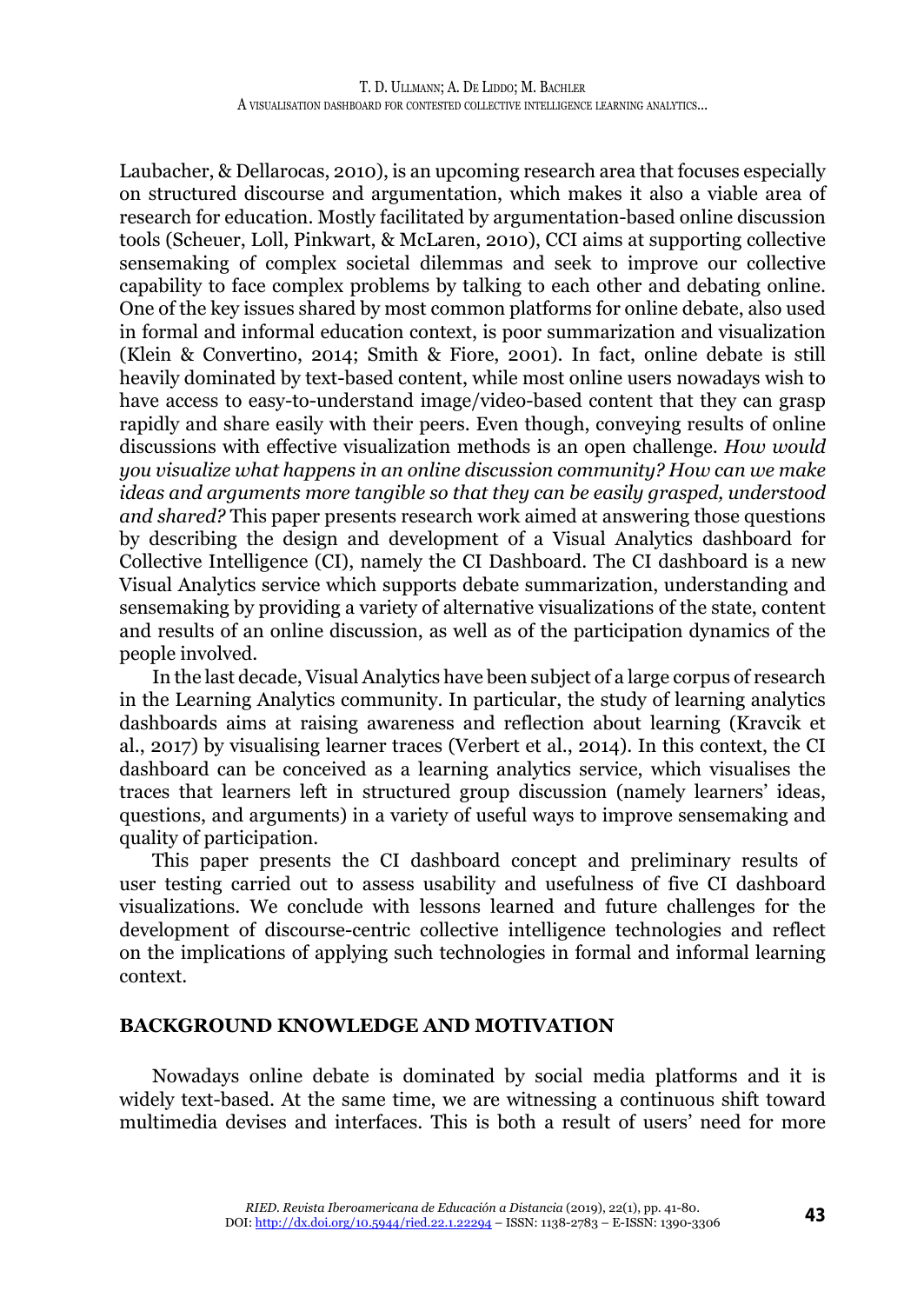intuitive and 'quick' ways to grasp complex information (Bennett, Maton, & Kervin, 2008; Harasim, 2000), and a way to also bridge issues of digital literacy and even translation barriers which can hinder international collaboration and collective intelligence at large scale.

The importance of text-based information is diminishing and the importance of symbolic information, interactive images and multimedia information is increasing, which are considered to enhance lay understandings in fields such as health, patient communication, and individual decision-making processes (Adams, 2010). As an image can capture 1000 words, interactive visualizations can compress and convey advanced data analytics and provide intuitive instruments for users to explore and make sense of online debates in new interesting ways.

Previous research demonstrates that important discussion's dynamics are lost when online debate is predominantly constructed in textual forms and represented with linear interfaces and suggests that analytics and visualizations can improve community understanding of the online discussion by making these dynamics visible (De Liddo, 2014).

The research literature documents the advantages, and challenges, of making the structure and status of a dialogue or debate more visible (Buckingham Shum, 2003). Following Concept Mapping (Novak, 1998), research on computer supported arguments visualization (CSAV) focuses on making users' lines of reasoning and (dis)agreements visually explicit. Network visualisation of arguments, otherwise called argument maps, are semantic networks of discourse elements and can provide computational intelligence to what has been defined Web 2.0 Argumentation technologies (Buckingham Shum & others, 2008). This semantic augmentation has also brought to the proposal of semantic web standards for an Argument Web (Rahwan, Zablith, & Reed, 2007), which aims to enable new levels of advanced large scale and across platform online discussion data analytics that are powered by recent developments in Arguments Mining research.

In the field of online discussion within common social media (such as for instance forum, blogs, and news commenting), recent findings suggest that argument network visualizations can effectively improve online debate by facilitating higherlevel inferences and by making the debate more engaging and fun (De Liddo & Buckingham Shum, 2014). At the same time some researchers argue that a bigger number of participants to the discussion and a higher complexity of the discourse ontology may make graph visualizations too clumsy to be usable (Hair, 1991; Scheuer et al., 2010). Argument visualizations have proved both advantages and limits, it therefore remains unclear what are the main factors influencing the suitability of graphical representation of arguments to support online discussion. Expanding on this research gap, even less in known on what alternative visualisations can be designed to effectively convey results of online deliberation.

Currently, the sense-making and the interpretation of complex data is usually left to analytics experts (Rienties et al., 2017). However, the users of debate applications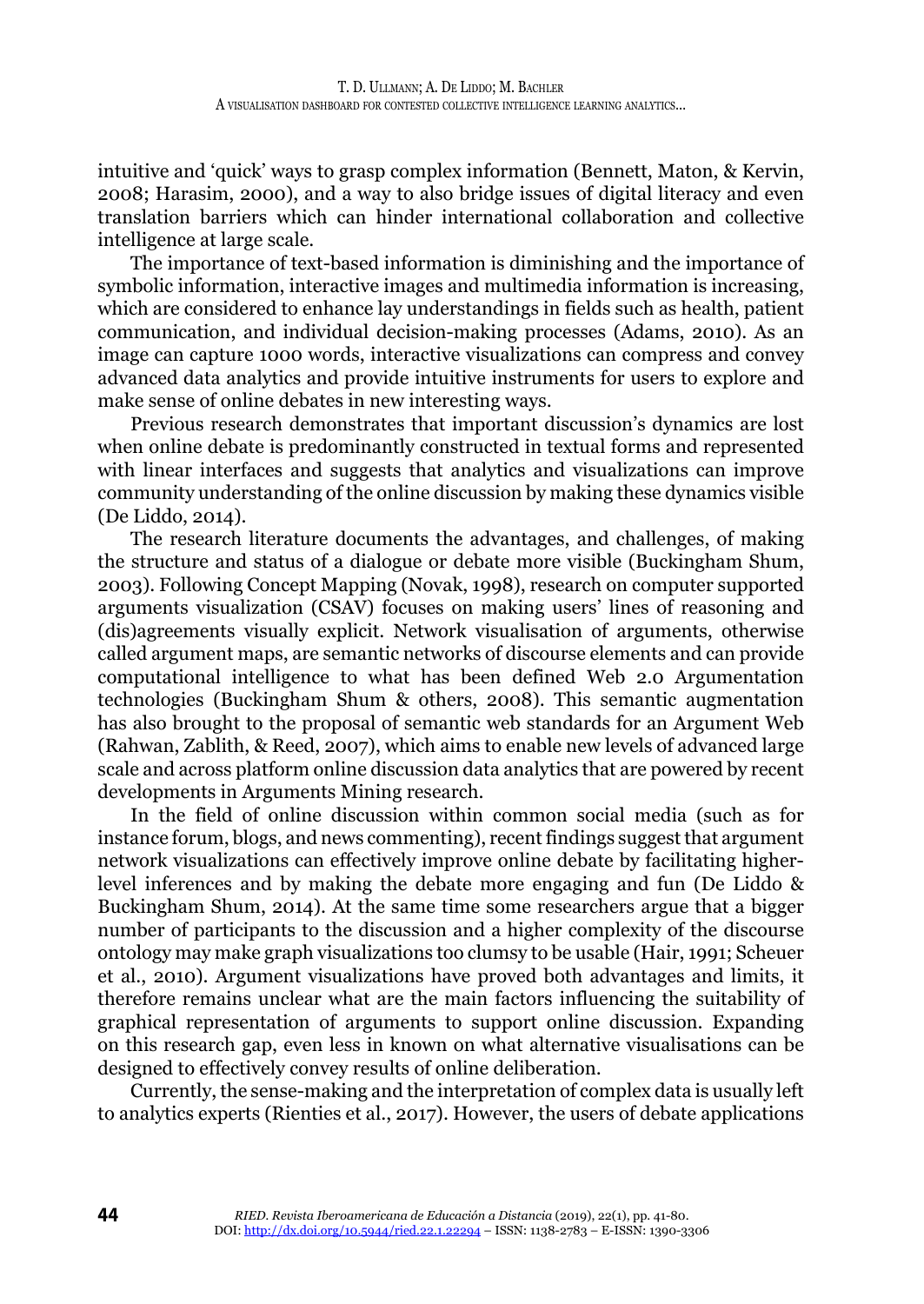are not primarily experts in making sense of visual analytics. Their primary aim is to participate in online discussions and therefore we cannot assume that they have the knowledge nor the skills to use analytics visualisations to understand the underlying conversation. If we want to empower users with sophisticated visualisations, we need to understand whether relatively unexperienced users can use these visualisations to solve debate related tasks.

The research presented in this paper contributes to the assessment not only of argument network visualisations but of a variety of different graphical representations of an online debate's content, and it investigates what are the advantages and affordances of these visualisations to support online discussion and large scale Contested Collective Intelligence.

To conduct this study, we designed and developed a visual analytics dashboard for collective intelligence<sup>1</sup>, which provides a variety of alternative visualizations of the state, content and results of an online discussion and can be embedded to any IBIS-based online discussion tool (De Liddo et al., 2014b). In the following we describe the main concept and components of the CI Dashboard and presents initial insights on the users testing.

#### **THE CI DASHBOARD**

The visual analytics dashboard for collective intelligence (CI dashboard) is an open online service that provides analytics visualisations for argumentation-based CI platforms (otherwise called CCI systems; De Liddo et al., 2012). These are online systems, such as ideation, discussion, knowledge mapping and co-creation tools, which use a modified IBIS argumentation data model to structure online users' interaction (De Liddo et al., 2014b). Some examples of argumentation-based CI systems are DebateHub<sup>2</sup> and Assembl<sup>3</sup>.

DebateHub is an online discussion tool which has a 'forum like' user interface but behind the scene allows discussion data to be structured in terms of IBIS elements, such as issues, answers, pro- and contra arguments. Assembl is a collaborative solution building tool which allows to mobilise large number of people around tackling complex problems. Similar to DebateHub, Assembl supports different stages of a collaborative problem solving process (from ideation, to discussion to idea selection and synthesis) and uses various forum and wiki-like interfaces to gather users' contributions along this collaboration process. In the back end Assemble also uses a simplified IBIS data model to structure users' data. This common data structure enables the automatic development of advances visual analytics and semantic visualisations (Nazemi et al., 2009; Ullmann et al., 2009) which are provided by the CI dashboard service.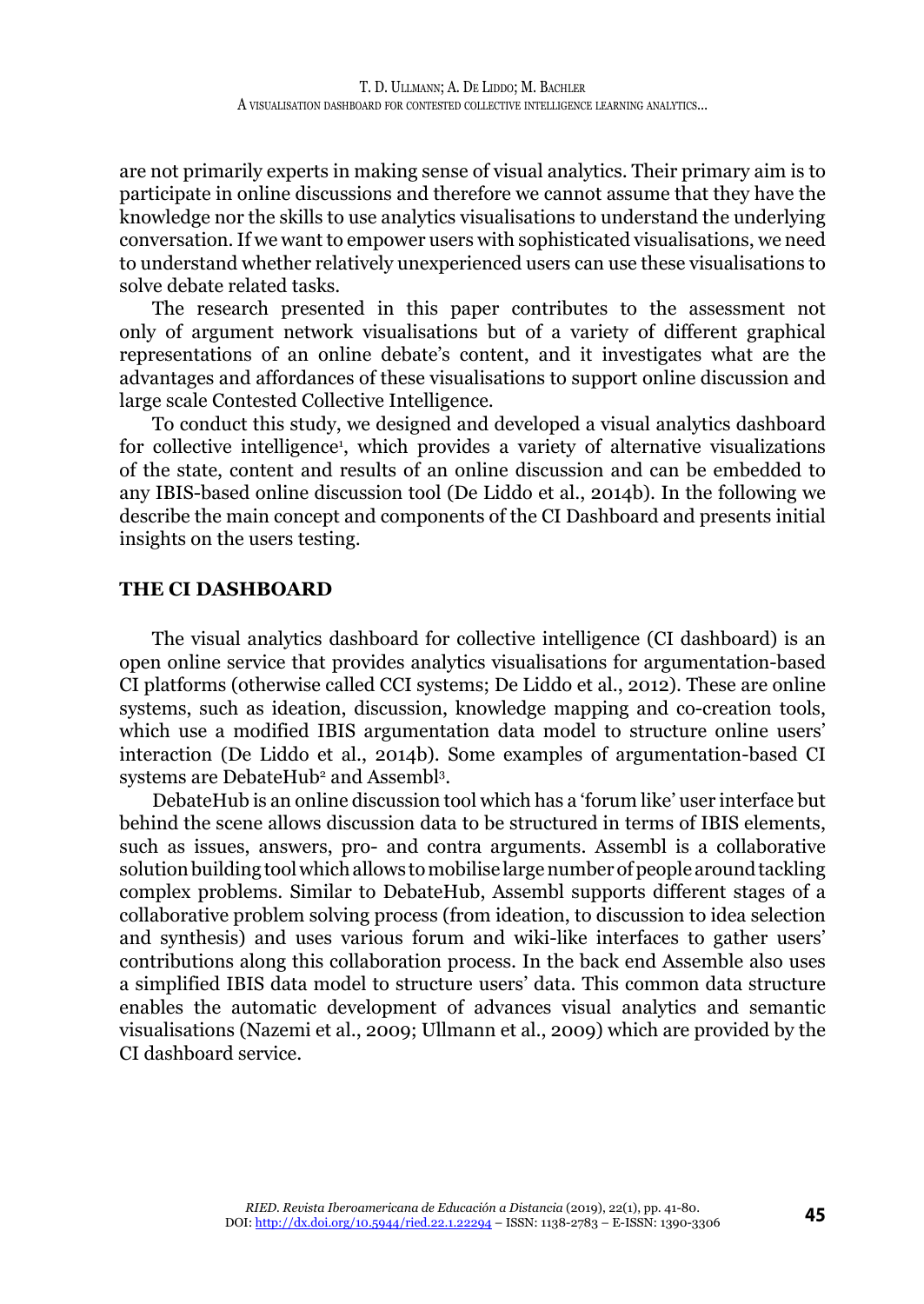#### **Users Requirements and Design Concepts**

The CI Dashboard was designed and developed in the context of CATALYST<sup>4</sup>, a project funded by the European Commission, which aimed at providing new argumentation-based CI technologies to facilitate the emergence of collective intelligence in a social innovation context. As part of the project we conducted an initial user' requirements analysis. The main result of this analysis has been the definition and prioritisation of 10 pain points of existing social media platform that harness the collective intelligence of large groups of people through structured online discussions (see page 7 of the Catalyst deliverable5 De Liddo et al., 2014a). The top three ranked problems identified by the community were poor commitment to action, poor summarisation and poor visualisation page (see page 25 of the Catalyst deliverable De Liddo et al., 2014a).

80 percent of the 50 consulted social innovation experts indicated that poor summarisation and visualisation are a key issues of current online discussion platforms. Users report that common online discussion spaces do not provide a useful overview of an online debate and this undermines the participation and quality of contributions, from both the perspective of newcomers and community manager. The task of the community managers is to monitor the community, keep it up to date on the state of a debate, detect problems and communicate progresses. They reported a lack of appropriate visualisation tools to monitor the online community and summarise debate outcomes and dynamics.

The CI dashboard has been designed to directly address these last two challenges of poor visualisation and summarisation of the state and progress of an online debate. The needs expressed by the users were converted in a higher-level goal and system requirements for the CI dashboard.

Provide a variety of Visual Analytics interfaces to:

- summarise the state and progress of a debate,
- identify and assess important contributions,
- focus users' attention on missing, contradictory, conflicting points
- highlight hidden content, social, behavioural and discourse patterns in the debate.

The CI dashboard was then designed as an online visualisation service. The CI dashboard website (available at [cidashboard.net](http://cidashboard.net)) gives an overview of all analytics visualisations available to the users, allows viewing them individually with a demo and own data, allows to assemble a custom dashboard of visualisations, and provides the information necessary to embed the visualisations or the custom dashboard into other argumentation-based discussion platforms.

The CI dashboard is an analytics visualisation service provider for other CI and online discussion platform providers, like Assembl - a large scale co-production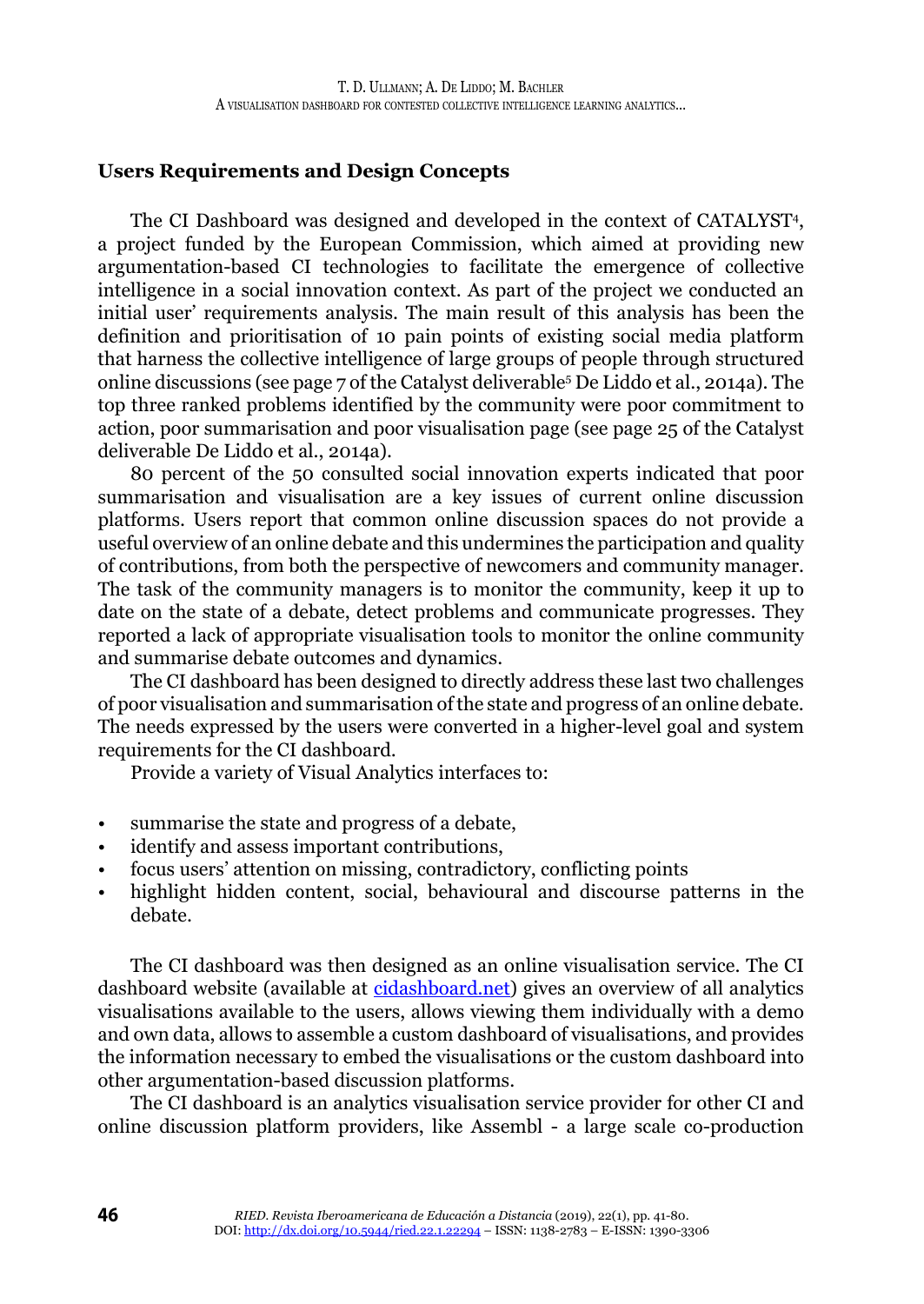system, DebateHub - a hub for structured debates, or LiteMap<sup>6</sup> - a debate mapping tool (example community platforms in Figure 1). The communication between the analytics visualisation provider and the platforms is based on a standardised data format - the CATALYST Interchange format<sup>7</sup> (CIF). The CIF format is modelled in terms of RDF and is serialised as JSON-LD (see Data Layer in Figure 2). It provides a standardised description of online conversations. The CI dashboard uses the CIF data either directly to generate visualisations, or it requests CI statistics from a metric service (Figure 1). This service calculates CI specific metrics from the CIF data and provides these to the CI dashboard (Klein, 2014; Parent et al., 2015; Ullmann et al., 2014). Other services, such as for instance a Social Network Analysis (SNA)(Sie et al., 2012) service (see example Services in Figure 1) can be also built from the CIF data to provide additional analytics to the CI dashboard.

Figure 1. CI dashboard integration context. The figure shows the CI Dashboard communication with external platforms and services. Specifically, the CI Dashboard (central column) receives input data from a series of community platforms (right column), pass the data onto various external analytic services of community productive (right commun), pass and data onto various external analytic services (left column), which return relevant metrics, ada onto various external analytic services (for column), which return refevant incrites, that are finally used by the CI Dashboard to produce the Analytics Visualisations (central column). community used by the CI Dashboard to produce the Analytics visualisations (central  $\mathop{\rm column}$  relations, that are finally used by the  $\mathbb{R}$ 



The architecture of the CI Dashboard Service (Figure 2) was designed to receive CIF structured data from community platforms, which is then analysed by various analytics services and finally produce visualisations. This architecture enables collaborative development of new powerful analytics and visualisation on top of  $\mathcal{L}$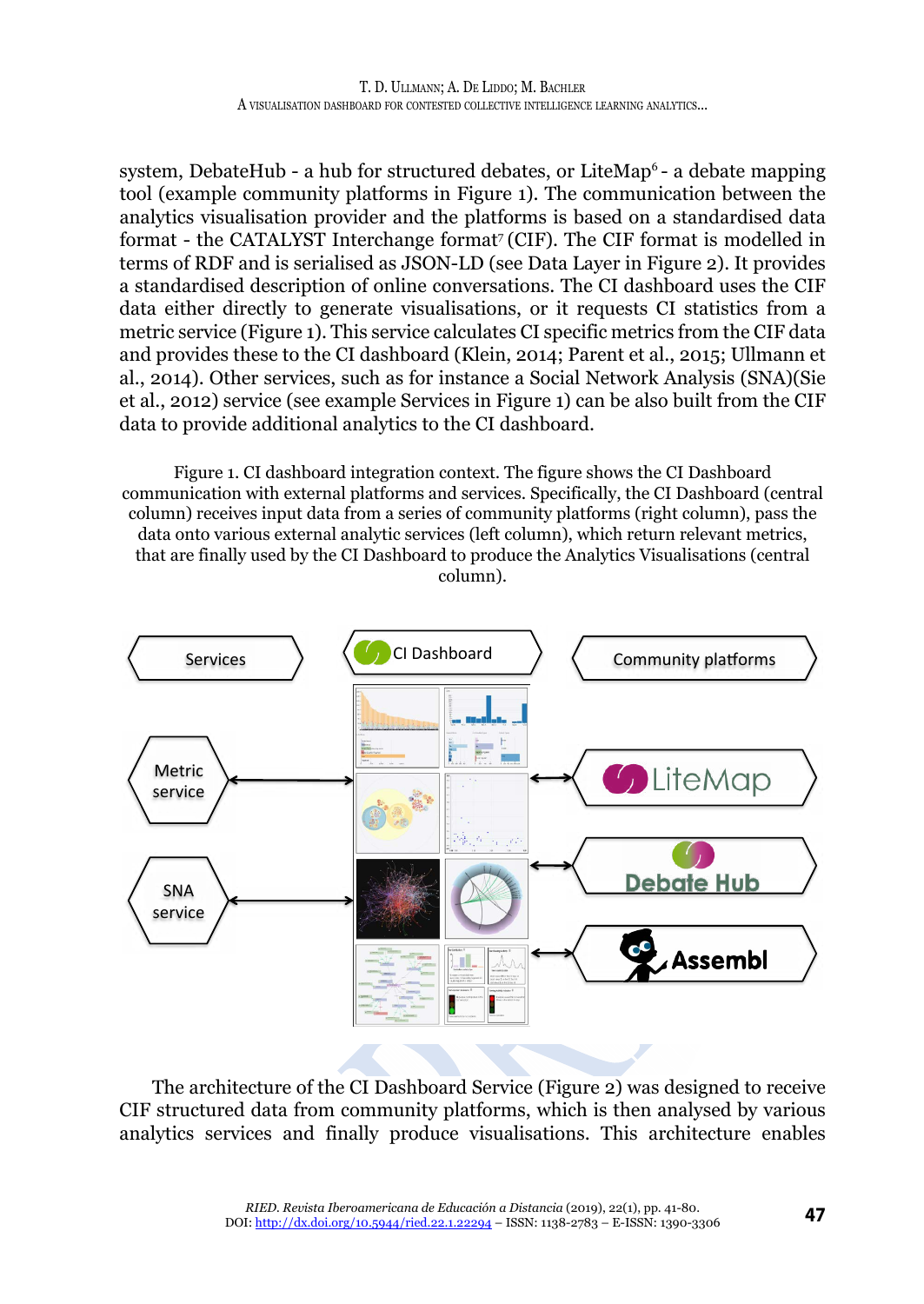easy improvement and collaborative development of new powerful analytics and visualisation on top of argumentation data.

Figure 2. Architecture of the CI Dashboard. The Architecture consists of three layers: 1) The Data Layer, which requires the data from discussion platforms to be formalised in the CIF standard, designed by the Catalyst's development team to capture discourse data, 2) the Transformation Layer, in which the data is filtered, aggregated and mapped into the visualisations that the user has selected, 3) finally in the Visualisation Layer the visual analytics are packaged in a dashboard widget that can be embedded in any website.



At present the CI dashboard contains a growing list of analytics visualisations (Ullmann et al., 2014). This paper reports parts of the results of the evaluation of five CI dashboard analytics visualisations.

#### **CI Dashboard Visualisations**

Five of the visualisations of the CI dashboard are evaluated. Each visualisation is designed with a specific analytical task in mind and highlights a particular aspect of a debate. For example, the debate network visualisation focuses on the content of the conversation. It aims to show how well issues have been divided into several ideas and how these ideas have been supported or countered with arguments (Figure 4). The conversation nesting visualisations focuses on the structure of the conversation. It gives a sense of the distribution of the conversation types, without focusing the viewer on the actual comments as does the debate network visualisation (Figure 5). The user activity analysis visualisation provides a sense about which users influence the conversation (Figure 6) and the activity analysis visualisation shows the evolution of a conversation over time (Figure 7). These four visualisations focus on a specific aspect of a conversation, such as the content, the conversation structure, the conversation participants, and the conversation evolution. The overview visualisation on the other hand provides an aggregate of many analytics in one view,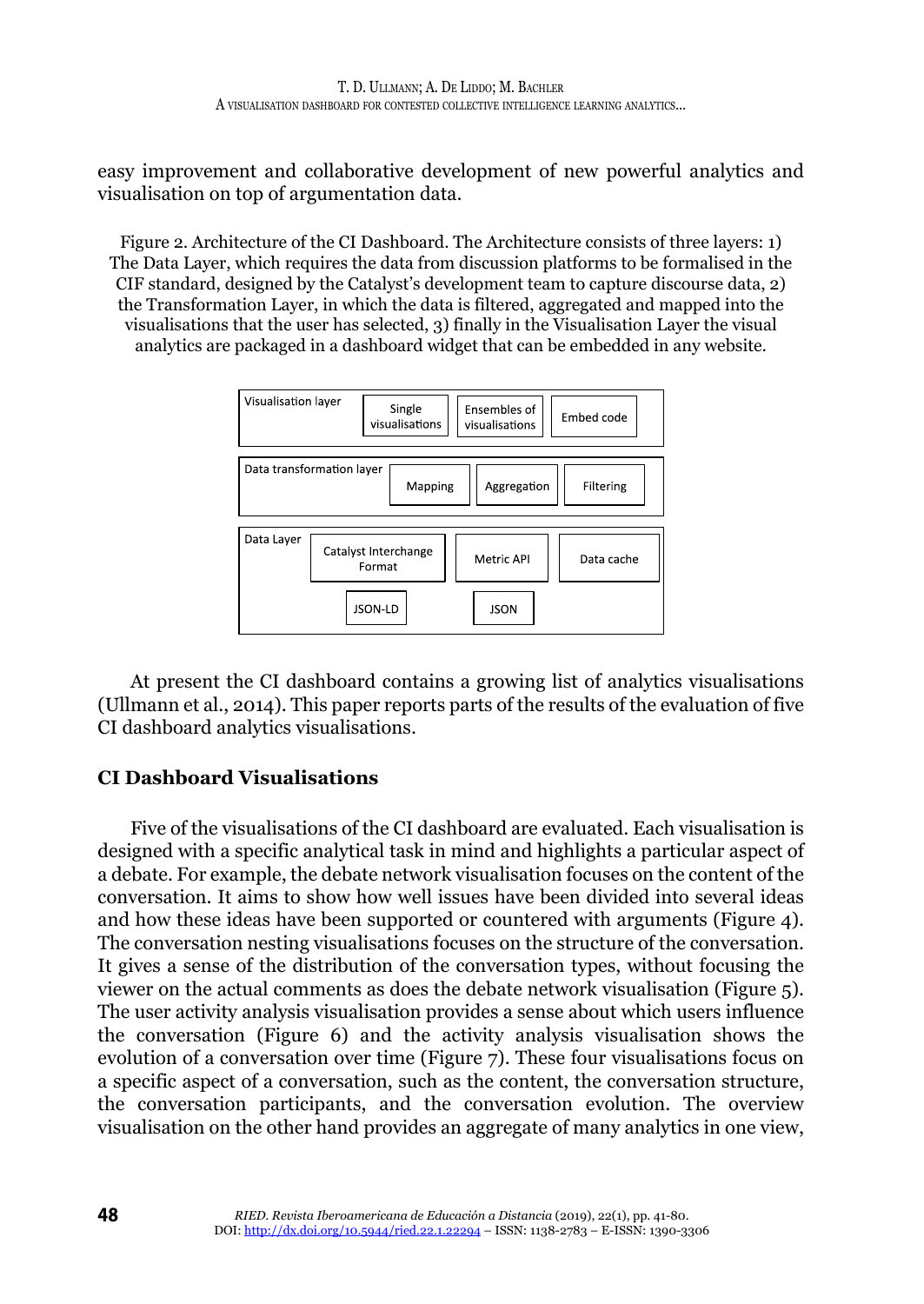such as an indicator of the health of the conversation, its users, its evolution over time, as well as other information (Figure 3). Here, we want to test both types of analytics, aggregate as well as focused visualisations.

#### **Quick overview visualisation**

This visualisation (Figure 3) provides an overview about important aspects of a conversation. It is structured in several sections. On top are three traffic lights. Each traffic light indicates the health of a conversation. The first traffic light indicates the degree of participation, the second traffic light viewing activity, and the third traffic light shows the degree of contribution. A green traffic light symbolises that everything is okay, orange indicates that there might be problem and red flags a problem.

The traffic light indicators help focusing on the difference between lurking and active participation to the debate. It also allows to distinguish between active participation with simpler activities, such as voting on other people idea, and adding new contributions, which represents a more advanced form of participation to the debate. With this visualisation the community moderators, or the tutors or teachers in case of application to the educational context, can monitor participation within the online group and take remedial actions where unhealthy participation is taking place.

The second section shows a mini bar chart, each bar shows frequencies of contribution types. It shows the amount of issues, ideas, supporting and counter arguments, and the number of votes of the conversation. The third section shows the viewing activity over time with a sparkline. It follows three sections that point out textually the most voted entry, the most recently voted entry, and a list of new entries. The texts are clickable and lead directly to the entry. The last section provides word count statistics.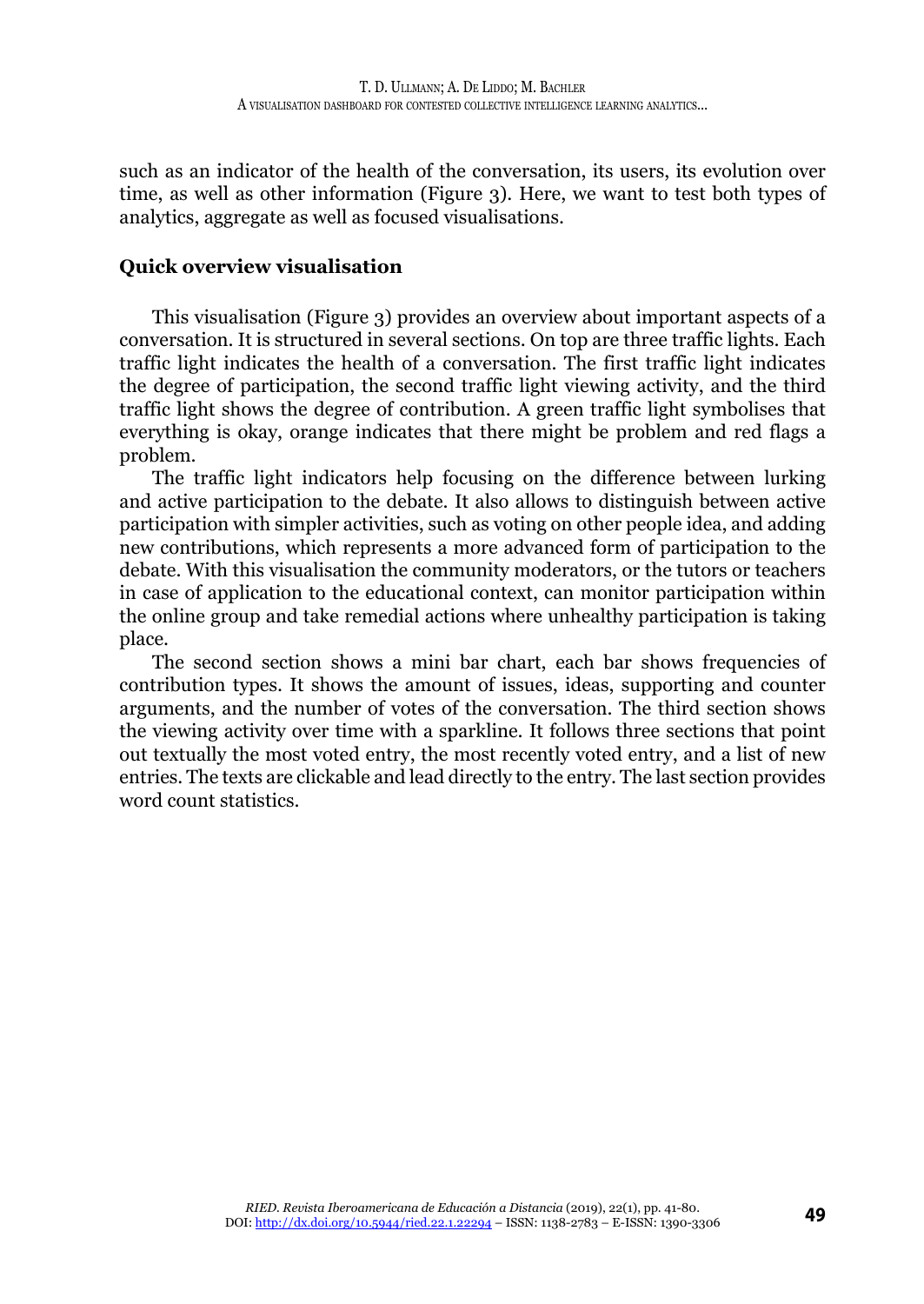Figure 3. The Quick overview provides various 'small' visualisations, which helps focusing only on emerging patterns or picks in summary statistics; such as for instance: trends in users contributions (contribution histogram), distribution of users actions (spike line of viewing activities), highlights of the most voted ideas, most recent contributions, etc.



### **Debate network visualisation**

This visualisation shows the network structure of a debate (Figure 4). It is basically an argument map, which can be defined as a network graph similar to a social network visualisation<sup>8</sup>, but which instead of displaying actors and their relations, it shows the connections between different types of contributions to the debate, semantically labelled as: issues ideas and arguments (pro and con). Figure 4 shows an enlarged area of the conversation network showing in the middle the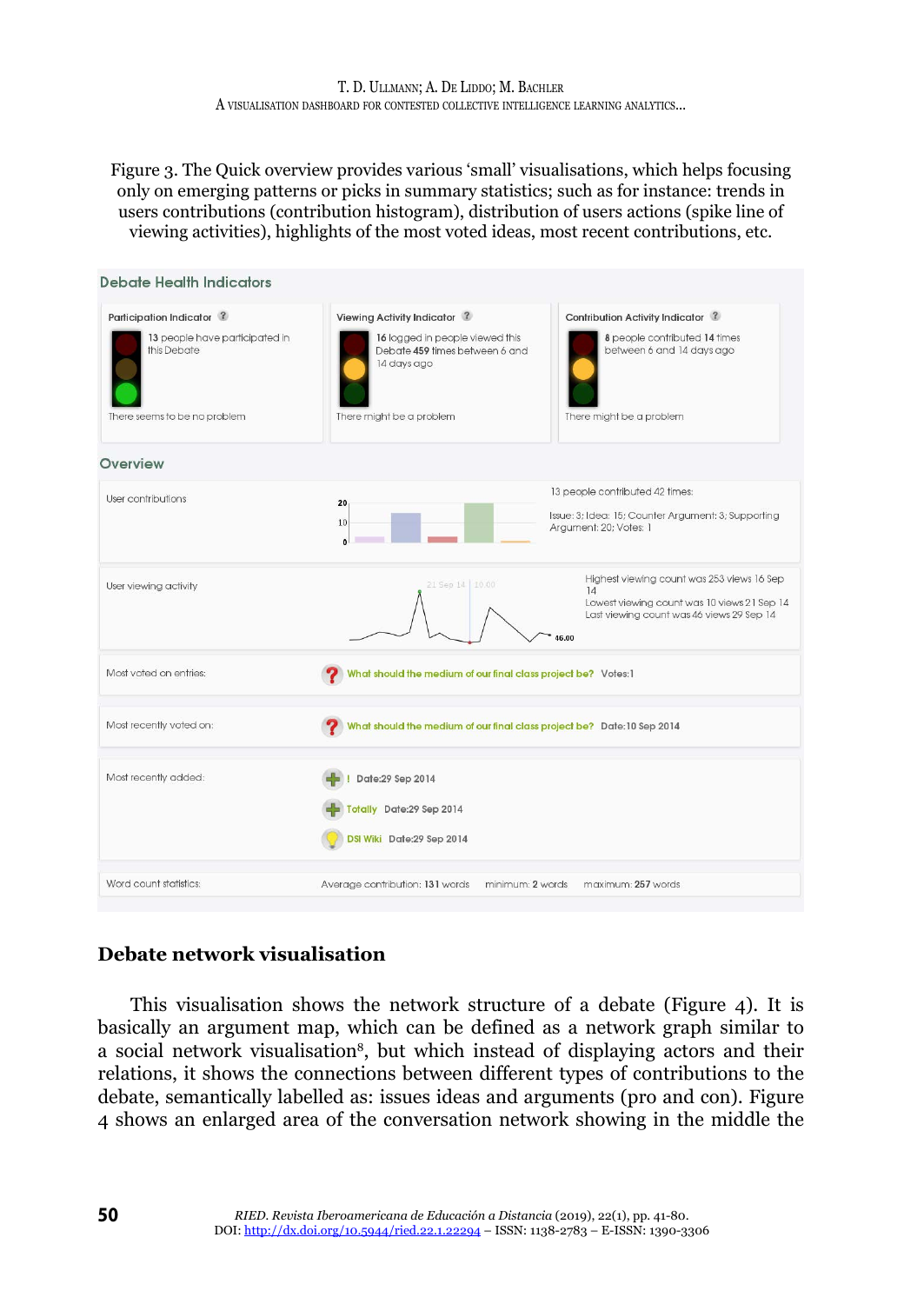central issue under discussion. Several ideas are contributed to this issue and each of the idea received either support or opposition. Users' can zoom out to see the whole debate network or all networks that are part of the conversation. By clicking the nodes of the network user can navigate to the actual entry of the conversation in the native online discussion tool were the conversation took place.

Figure 4. Debate network visualisation, shows how the questions, ideas and arguments (pros and cons), that where proposed in the online discussion connect between them, and give shape to an argument map



#### **Conversation nesting visualisation**

This visualisation9 shows an entire conversation as zoomable nested circles of contributions. Each type of contribution is colour coded. The conversation visualised (see Figure 5) shows three issues (light purple). One issue received several ideas (dark purple), while the other issues displayed at the bottom did not contain many ideas. Supporting arguments are displayed with green circles and red circles represent counter arguments. A click on a circle zooms into the circle and shows the aspect of the conversation in detail. Hovering over a circle displays the title of the contribution.

The Conversation Nesting Visualisation provides at a glance information such as: what issues are most debates (these are the biggest light purple circles, with the highest number of embedded circles), which ideas have been most opposed to or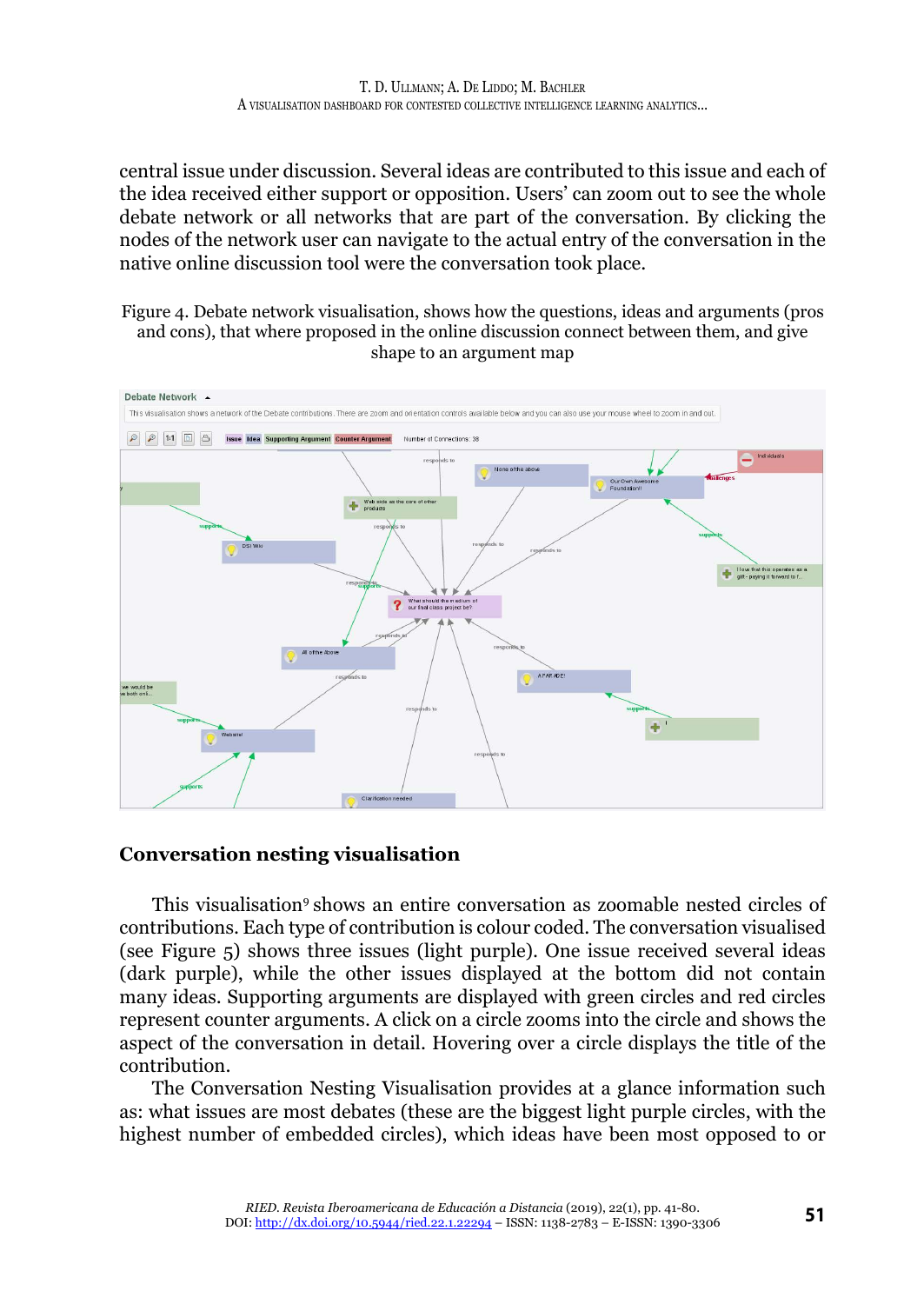supported by participants (this can be identified by looking at the dark purple circles with the highest number of red or green circle embedded). The overall idea behind this visualisation is that, as the conversation becomes larger, this visualisation will help to focus on emerging discussion patterns that would otherwise difficult to detect.

Figure 5. Conversation nesting visualisation. Each contribution to the debate is represented by a circle. When a circle is selected the border is highlighted in black, and a roll over message shows the content of the contribution. In figure, the pink issue with black border is the selected contribution, and the roll over message shows the text of the contribution: 'What should the medium of our final class project be?')

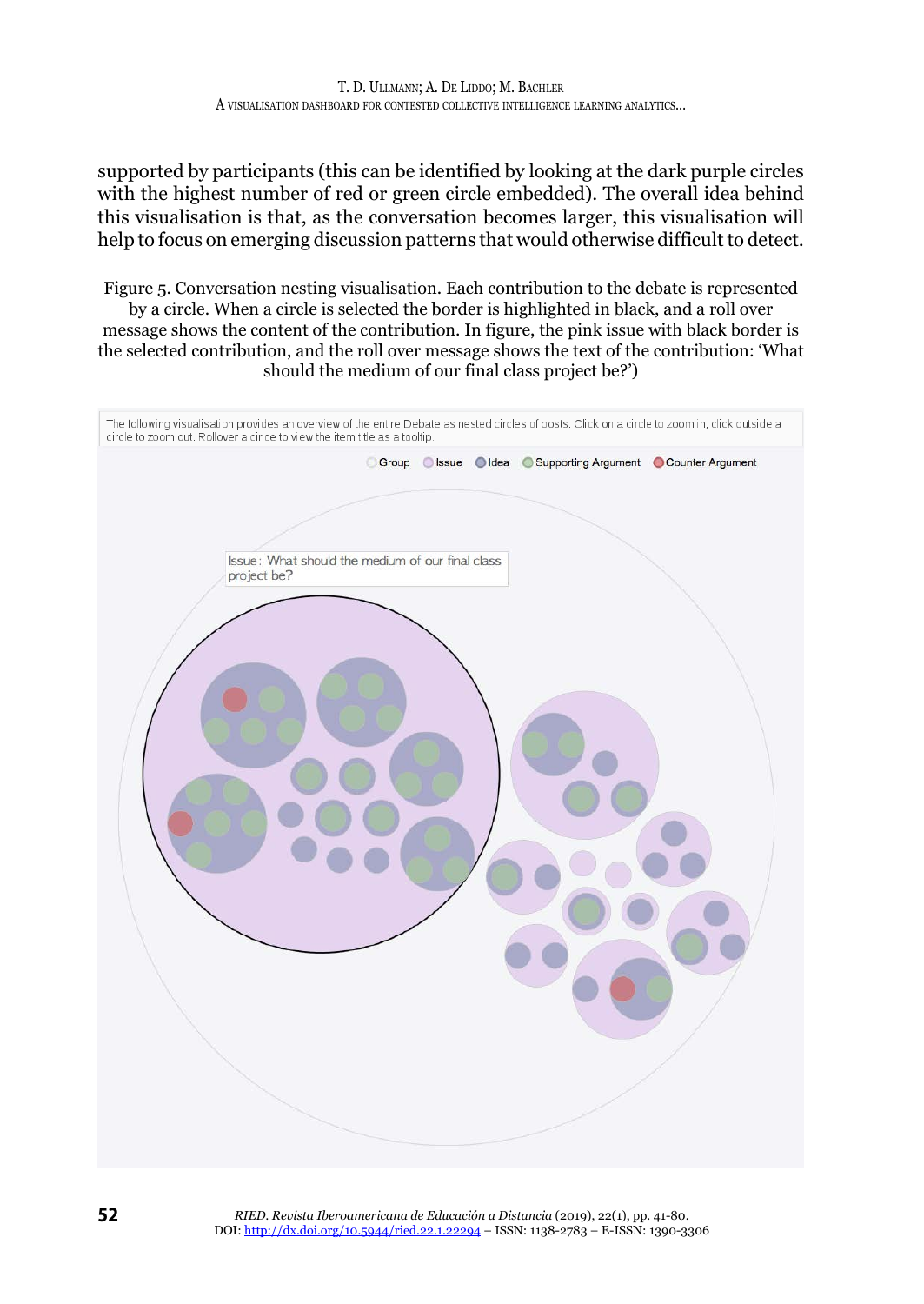#### **User activity analysis visualisation**

This visualisation<sup>10</sup> shows the user's activities in form of an ordered bar chart (see Figure 6). On the left side it shows the user with most activity and on the right, it shows the user with the least activity. Each bar is stacked. A stack represents a specific contribution type. Light purple represents the amount of added issues, dark purple the amount of added ideas, green the amount of added supporting arguments, red the amount of added counter arguments, and yellow the number of votes made by this user. The bar chart below the user bar chart shows the overall amount of contributions by type. Both parts of the visualisation are interconnected and offer dynamic and cumulative filtering. A click on a user updates the lower horizontal bar chart and shows only the contribution types of the user. Several users can be selected, which is instantly reflected in changes of the lower bar chart. Also, the interaction with the horizontal bar chart automatically updates the user bar chart. Not displayed here is a table that represents the information of the bar charts in tabular form (Figure 7 shows such table).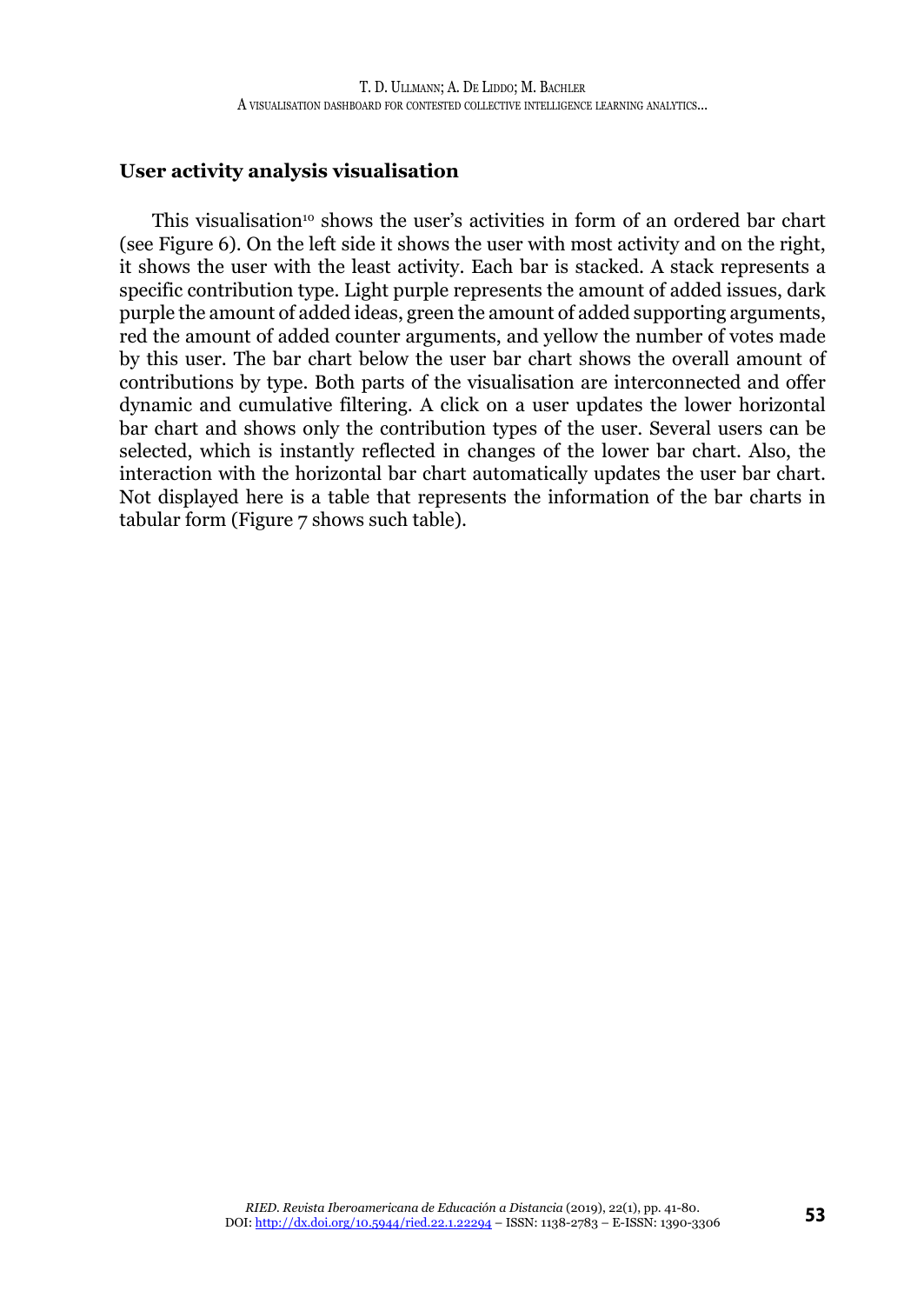Figure 6. User activity analysis visualisation. The top histogram shows the users ordered by contribution frequency, from the most active (U1 with 16 contribution) to the least active (U11,12,13,6,8) with 1 contribution. The bottom histogram shows the most frequent contribution type (in this case supporting arguments were contributed the most, with 20 contributions overall in the group).



#### **Activity analysis visualisation**

The top area in Figure 7 shows a bar chart with the users' activity for each single day. The middle area shows three horizontal bar charts. On the left it shows the activity per day (Monday, Tuesday, etc.), in the middle the activity split by contribution type (issue, idea, supporting and counter argument), and the right bar chart shows the activity split by activity types (create, update, viewed). The third area in Figure 5 represents the data of the visualisation in form of a table. Each row shows information about the date of the contribution, its title, its type, and its activity type. As with the Users Activity Analysis Visualisation, a click on one part of the visualisation instantly updates the other parts of the visualisation. For example, users can select a date range, which updates the middle area and the table. Another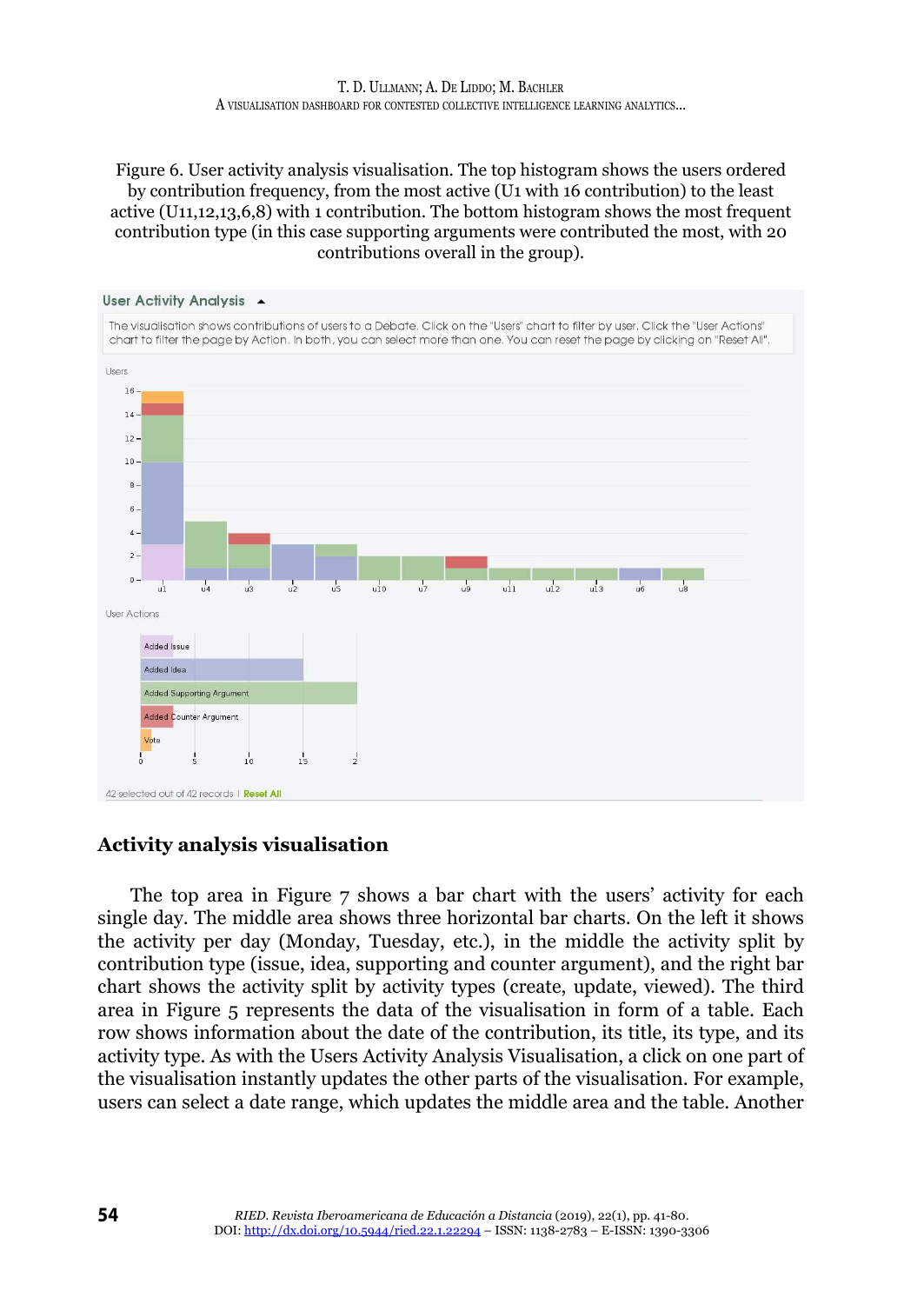example is that a user can select one or more bars of the middle area in order to change the timeline visualisation on top and the table at the bottom.



#### Figure 7. Activity analysis visualisation

#### **USER TESTING: SET UP**

The evaluation presented in this paper is based on two studies. The first study was conducted as a field experiment in the open, while the second study took place in a usability lab. The main difference between the two study's conditions is the presence of a facilitator. Our aim is both, to test the visualisations in terms of readability and usability, and also to understand to what extent the presence of a facilitator affects readability and usability of the visualisations.

The participants of the field experiment were group members of the DebateHub<sup>11</sup> 'Design community 2014' group<sup>12.</sup> This group used DebateHub to discuss group issues, to come up with ideas and to weight the ideas with supporting or counter arguments. The group members have been invited to participate in the evaluation via Email. Participation was voluntarily. The lab experiment participants voluntarily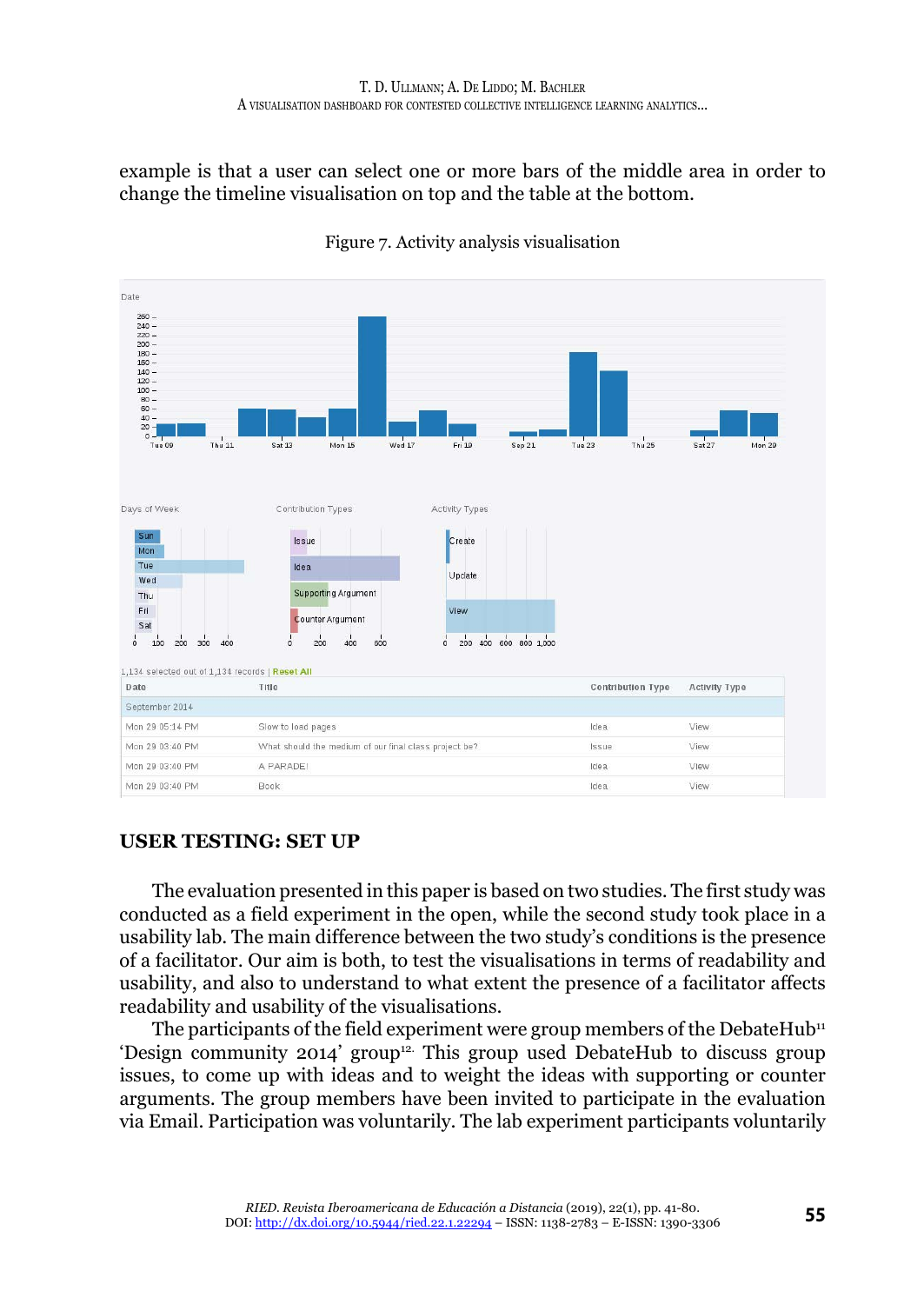agreed to take part in the evaluation study. They followed the advertisement of the evaluation study distributed through several channels of the Open University.

The general setup for both studies was the same, while the concrete implementation differed in order to adapt to the context of the study. The building blocks of the general setup consisted of a background questionnaire, an introduction to the scenario, a phase were the participants explored the visualisation on their own time, a task, and a questionnaire to evaluate the usability of the visualisation.

The participants of the field experiment received an Email with links to a questionnaire<sup>13</sup> for each visualisation. The questionnaire guided the participants through all building blocks of the evaluation.

In the Lab context, the facilitator of the study guided participants along the testing. Participants were asked to fill out the background questionnaire, they were verbally introduced to the scenario, had time to explore the visualisation on their own, they could ask questions, they were asked the same task questions, and they had to fill out the same usability questionnaire.

The scenario consisted of asking the participants to be part of a large online conversation. This conversation being so large that manual inspection of the contributions is neither reliable nor effective. Instead participants should use the analytics visualisations to make sense of the conversation.

Each visualisation contained a small task. Participants had to answer three to four questions for each visualisation. The participants could find all solutions to the task by using the visualisation. For example, two of the four questions for the user activity analysis visualisation were: 'How many times did the most active user contribute to the debate?' and 'How many counter arguments have been made in the whole debate?'. The data for the visualisations were taken from the CIF file generated from the conversation of the 'Design community 2014' group. The data were the same for both groups.

#### **EVALUATION**

In the following we describe the background information of the participants, their task performance, and the usability scores for each visualisation. The field experiment participants as well as the lab participants could stop the task anytime. In the case of the field experiments, the participants were not required to fill out all questionnaires. During the lab study on average two visualisations were evaluated per participant<sup>14</sup>.

#### **Background information**

*Field experiment:* On average 7.4, mostly female, participants filled out the questionnaire for each visualisation (40 questionnaires filled in). Most of them visited DebateHub between two to ten times. Most participants made one contribution, and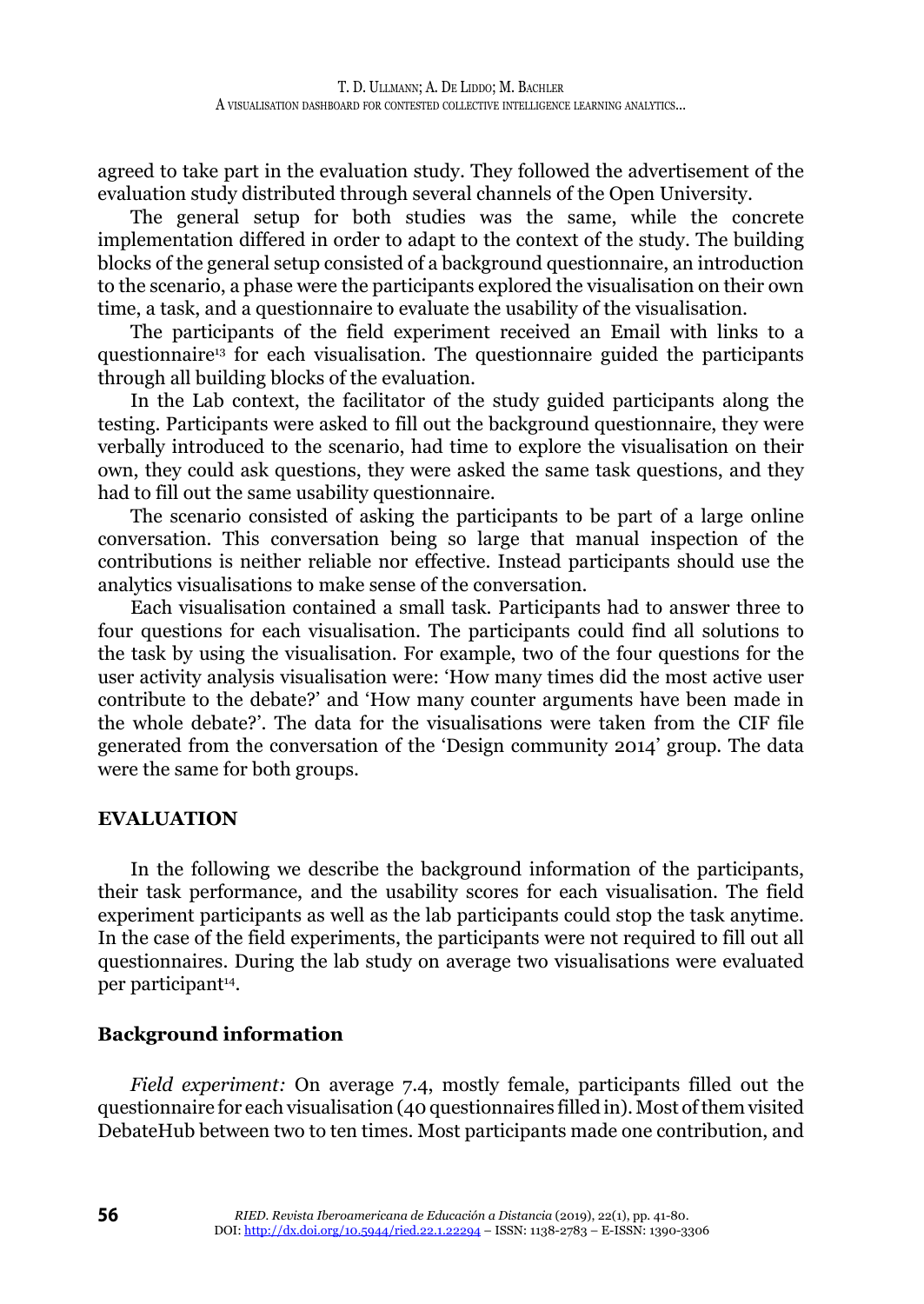a few made more than 10 contributions. Analytics dashboards were mostly new to them, they had slightly more familiarity with visualisations to explore data.

*Lab experiment:* 12 participants evaluated the visualisations (5 female and 7 male). Each visualisation was rated by five of them. Their familiarity with analytics dashboards ranged from novice to advanced, they were mostly novices with visualisations to explore data, but also all levels of familiarity (from novice to expert) were present.

#### **Task performance**

All visualisations have been designed with the aim to help participants to make sense of large-scale online discussions. Still, in this evaluation we do not aim to assess sensemaking of the online debate but, in the first instance, we aim to test users' capability to read and make sense of the visualisation. Which means their capability to extract and understand the information the visualisation was designed to convey. Each visualisation focuses on a specific perspective of the discussion highlighting certain data over other information. Participants were therefore given the task to read and make sense of the visualisations correctly. To test how well the participants perform in making sense of the visualisations, we constructed tasks that are meant to capture the essential workings of each visualisation. The appendix lists all these tasks. For example, participants using the overview visualisation should be able to tell how many people participated, to have a sense about the state of the debate (i.e. how many counter arguments have been made, and to understand how much attention that debate received (i.e. what has been the viewing activity). Participants using the debate network visualisation, should be able to quickly understand which are the popular issues (issues with many responses), what are the ideas that have been challenged, and which are the ideas that are well connected. The conversation nesting visualisation should provide a quick sense of the amount argumentation as well as to highlight solutions without any argumentation. The user argumentation visualisation shifts the analytical focus on the participants of the conversation. The visualisation should quickly provide a sense of who is dominating the discussion, who is contributing most with ideas, etc. The activity analysis visualisation provides a view that considers the evolution of the conversation over time. Users of that visualisations should be able to quickly determine peak times of activity as well as to get a sense when the conversation is over.

Table 1: Task performance shows the performance of the participants on the tasks for each visualisation. It shows the number of participants (N), the number of questions (Questions), and the percentage of correct answers. For example, saying that the field experiment group answered in 90% of the cases correctly means that out of 40 answers 4 were answered incorrectly.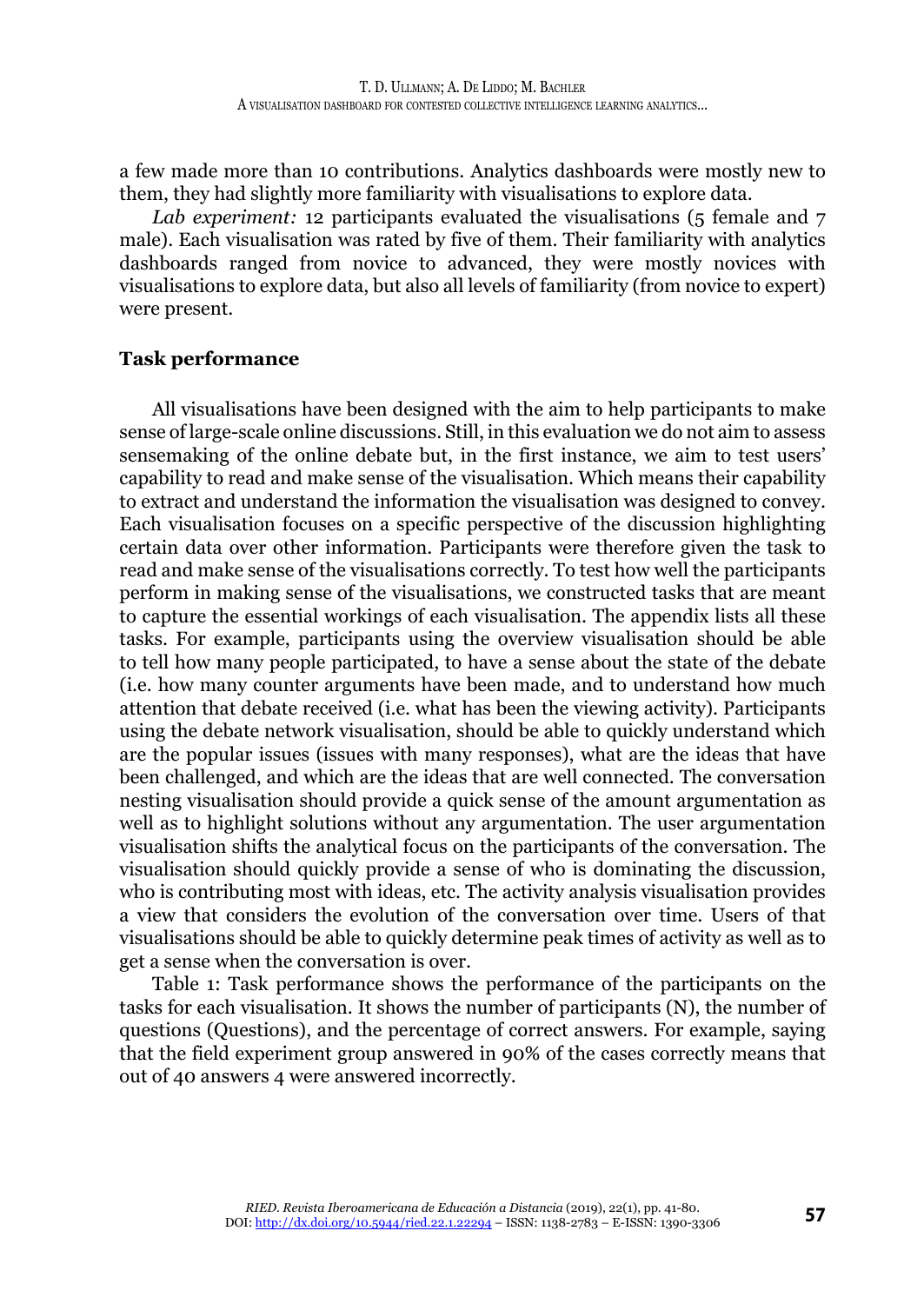|                        |                  | <b>Field</b> |              | Lab |              |
|------------------------|------------------|--------------|--------------|-----|--------------|
| <b>Visualisation</b>   | <b>Questions</b> | N            | %<br>correct | N   | %<br>correct |
| Quick overview         |                  | 10           | 90           | 5   | 100          |
| Debate network vis.    |                  |              | 72           | 5   | 67           |
| Conversation nesting   |                  |              | 100          | 5   | 87           |
| Activity analysis      |                  |              | 75           | 5   | 80           |
| User activity analysis |                  |              | 75           | 5   | 90           |

#### Tabla 1. Task performance

The lowest amount of correct answers where given to the Debate Network Visualisation (Table 1: Task performance) with a 67% of correct answers in the Lab group. While the highest performing visualisations were the Quick Overview and the Conversation Nesting with 100 percent of correct answer respectively in the Lab and Field test.

Therefore, we can conclude that most users could effectively read and make sense of the visualisations and the specific debate information that they were designed to highlight (with a lowest score of 33% of wrong answers. Nonetheless, users found the network like visualisation (Figure 4) hardest to read and make sense of, when compared to circle packing (Figure 5), histograms (Figure 6, 7) or other types of alternative visualisations such as 'red light' and general table views (Figure 3).

#### **Usability**

The usability of the visualisations was measured with the SUS usability questionnaire (Bangor, Kortum, & Miller, 2009, 2008; Brooke, 2013). Table 2: 'Usability' shows the results of the usability questionnaire. The table shows the calculated SUS usability indices and the average of the ratings to the question 'Overall, I would rate the user-friendliness of this visualisation as [worst, awful, poor, ok, good, excellent, best]'. The usability of all visualisations has been rated between ok and excellent. The participants of the field experiment rated most visualisations as good, with the exception of the quick overview visualisation, which was rated as ok. Similarly, was the lab group, which rated all but the debate network visualisation as good.

From a usability perspective, we can therefore confirm similar results as from the task performance analysis. Debate Network where considered less usable while the Conversation Nesting visualisation was considered the most usable from both Field and Lab groups.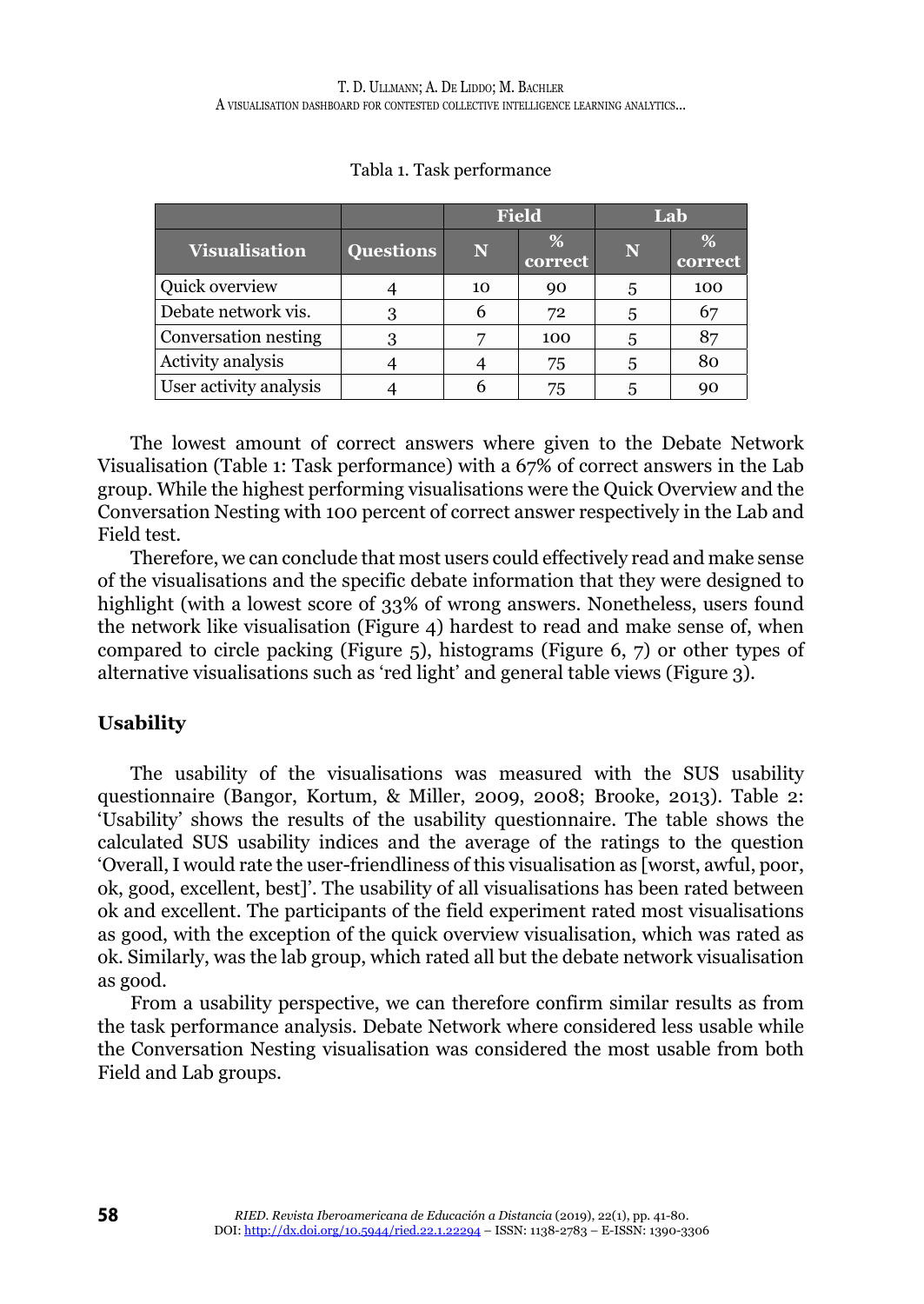Interestingly enough, even though the Quick Overview was considered readable by the users in the task performance the usability scores for this visualisation where overall the lowest, for both field and lab groups.

|                        | <b>Field experiment</b> |            |       | Lab experiment |            |       |
|------------------------|-------------------------|------------|-------|----------------|------------|-------|
| <b>Visualisation</b>   | N                       | <b>SUS</b> | Over. | N              | <b>SUS</b> | Over. |
| <b>Quick overview</b>  | 9                       | 57.50      | 4.22  | 5              | 86.0       | 5.2   |
| Debate network vis.    | 6                       | 67.08      | 4.50  | 5              | 68.0       | 4.4   |
| Conversation nesting   | 6                       | 81.67      | 5.83  | 5              | 78.5       | 5.4   |
| Activity analysis      | 4                       | 53.75      | 4.50  | 5              | 79.5       | 5.4   |
| User activity analysis | 6                       | 67.08      | 4.67  | 5              | 71.0       | 5.2   |

#### Tabla 2. Usability

#### **DISCUSSION AND CONCLUSIONS**

Overall, the participants performed well on the task independently from the two testing conditions (in the field and in the lab). This is an encouraging finding, considering that most of the participants were novices regarding analytics dashboards and visualisations to explore data. This implies that the effective use of the visualisations does not require specific learning or facilitation. This finding is particularly important for online distance education settings in which face-to-face facilitation cannot be provided. The visual analytics' usability and readability is not affected by the presence of a facilitator in the room.

Both groups performed very well on the task of the quick overview visualisation and conversation nesting, and both groups made mistakes in less or equal to one third of the questions of the debate network visualisation. More or equal to 75% of the questions got answered correctly for all other visualisations.

Most visualisations were rated as having a good usability. Overall, the lab participants rated the usability as higher than the field experiment group. Differences have been found in the quick overview visualisation and the activity analysis visualisation, which was found more usable in the lab group. This may imply that these visualisations are more complex to read and therefore facilitation has improved task performance. All other three visualisations have been on the same level. The participants had more problems with answering the tasks for the debate network visualisation. The low ratings, relative to the other ratings, of the usability may indicate usability issues that need to be followed up.

Our findings suggest that participants with little experience in using analytics visualisations have been able to use very different interactive visualisations and successfully performed various information-seeking tasks, independently from the presence of a facilitator (in the lab vs in the field experiment context). These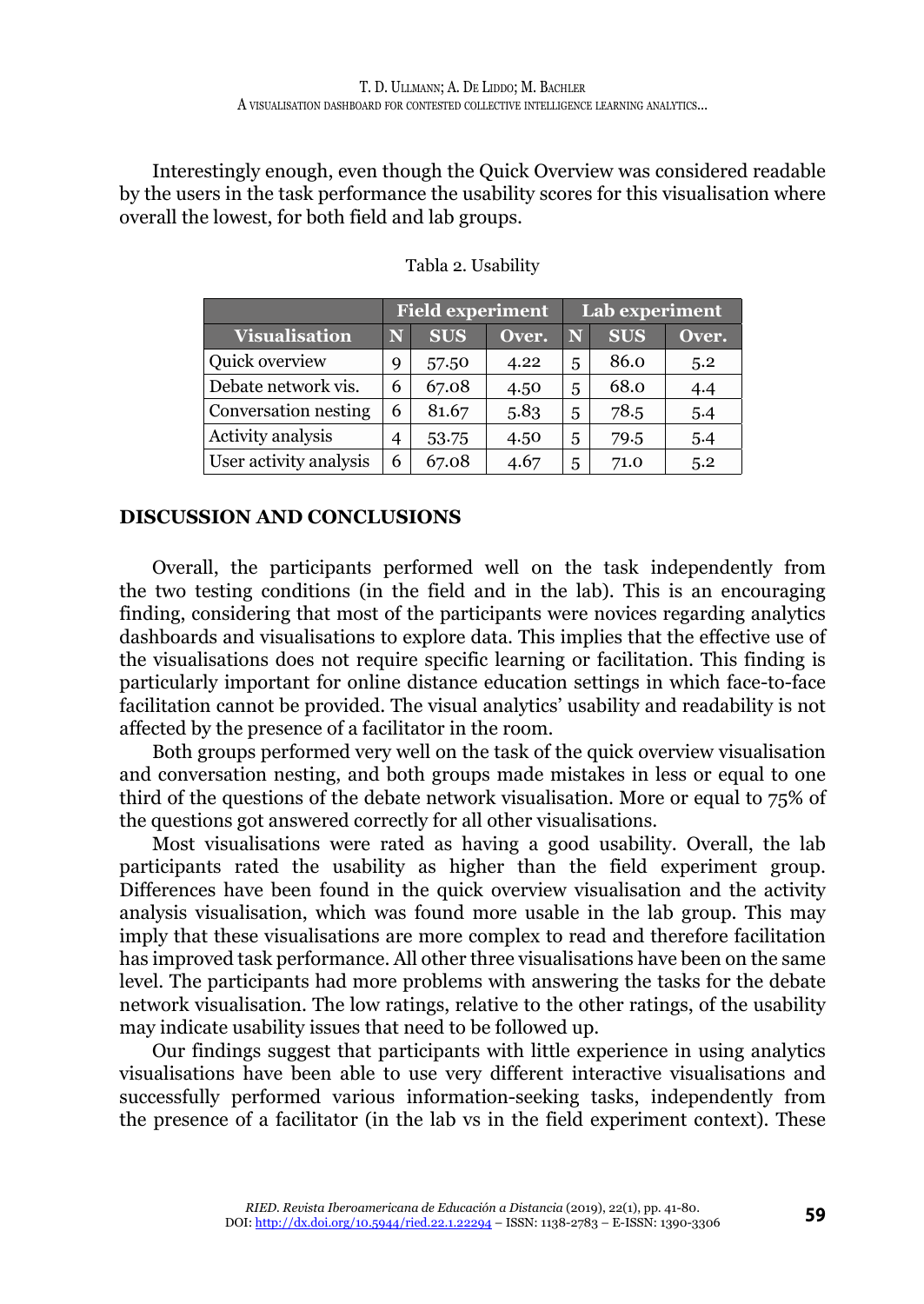findings confirm that visualisations can be intuitive also to non-experts and can help summarising online debate content by conveying complex information in a compact and usable interface. Future research steps should focus on assessing to what extent these visual summaries can improve the emergence of Contested Collective Intelligence and most specifically to what extent they can improve sensemaking of complex debate dynamics.

From the perspective of research on Argument Visualisation, our findings also indicate that alternative visualisations of tree-like argument structures, such as for instance the circle packing visualisation (Figure 5), are considered more usable and readable by users. Of course, these findings need to be checked against cases in which the online discussion content is larger. In these cases, in fact, argument network visualisations have proved to perform better than linear visualisations in information seeking tasks (De Liddo & Buckingham Shum 2014). We speculate this is due to the fact that large conversational data makes it increasingly difficult for users to identify relevant content. Therefore, the network structure, even if harder to read, it indeed helps in identifying relevant information when data increases. It would be interesting to compare alternative, more usable and readable, visualisations of arguments (such as the ones suggested in this paper) with common linear interfaces for online discussions to find out to what extent these visualisations can also improve large-scale information seeking tasks.

#### **Future Research and Reflections on Challenges and Opportunities for Learning and Technology Mediated Online Participation**

The CI dashboard provides a wide range of useful and usable visualisations (over 30 visualisations between large and small visualisations and over 20 analytics alerts) readily available for their application to analyse a multitude of different facets of online discussion. In this paper, we tested 5 of these visualisations, for which users with no training and little facilitation rated the usefulness and usability from good to excellence. This suggests promise for the application of advanced visual analytics as a mean to improve quality participation of online users to large scale discussion and deliberation processes.

Online discussion and deliberation are key components in informal and formal learning. Socio cultural approaches to learning have clearly pointed out the importance of quality dialogue for successful learning (Mercer, 2004). Therefore, providing technologies for better learning dialogue is a key challenge to be addressed. In previous research, we have argued that 'if learning dialogues and their outcomes are representative indicators to better scaffold the learning process, then argumentation theory and argumentation tools can improve the ways in which those processes can be analyzed and understood' (Page 2, De Liddo et al, 2011).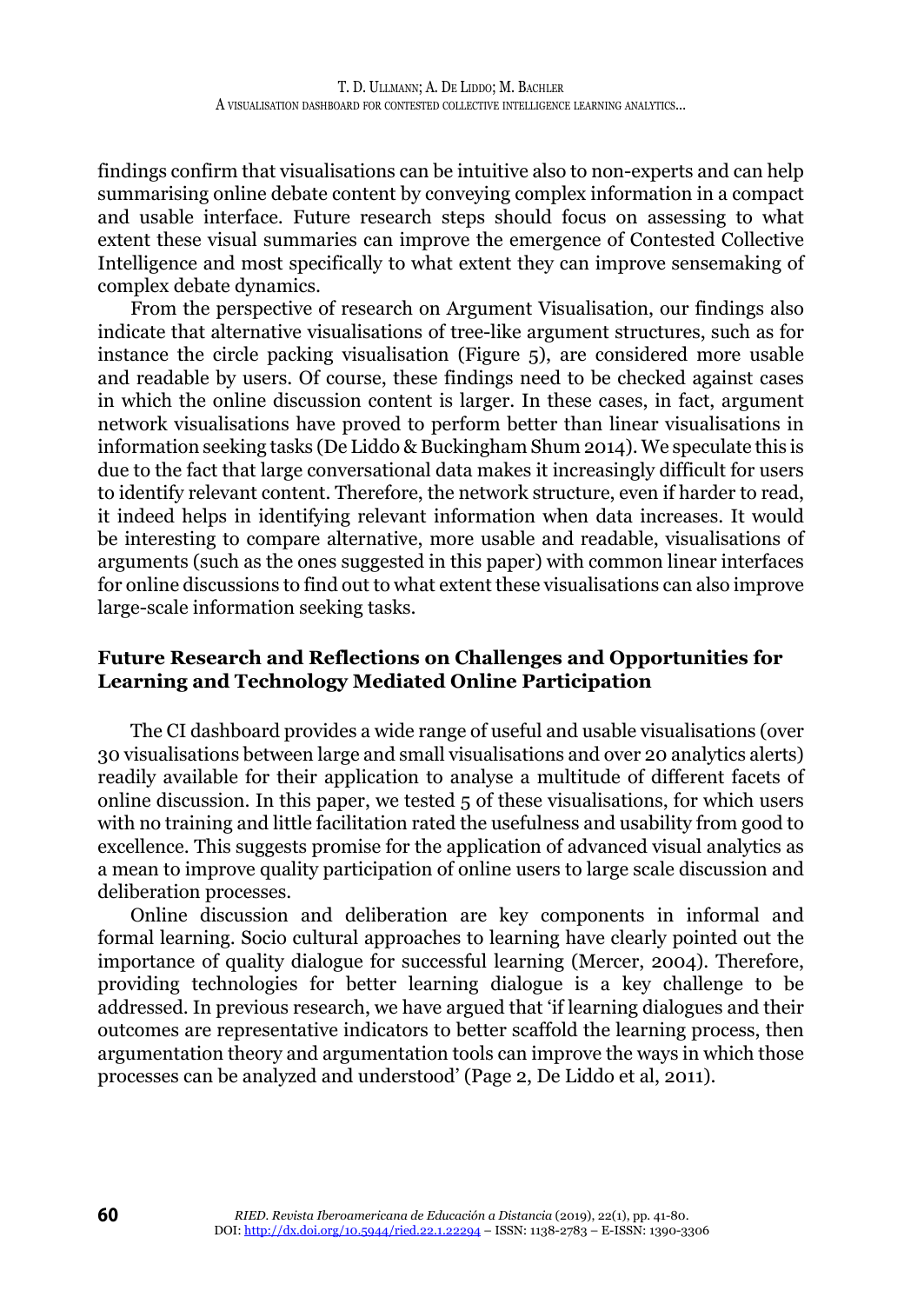In this paper, we have provided some prove to this claim, in that we showed how visual analytics built on argumentation data provide usable and readable aids to the exploration of online discussion data, also with low training and no facilitation.

Visual Analytics for learning are at the core of research efforts in learning analytics, and in particular discourse-centric learning analytics (Knight and Littleton, 2015; De Liddo et al, 2011). These are analytics built from discourse data, produced through dialogue and discussion processes, in formal and informal learning contexts. Learning Analytics research have evidenced the importance of providing usable understandable learning analytics interfaces to improve different aspects of the learning process (Lukarov et al, 2015; Ferguson 2012). In this context, the CI dashboard can be applied as visual learning analytics service to improve the quality of learners' participation in structured group discussions. The Dashboard provides visual summarisation and analytics of the structure and content of the debate, as well as of the learners' participation to the debate (see for instance the traffic light visualisations at Figure 3). These visual analytics have proved usable and readable to untrained users.

Still, in order to facilitate large scale deliberation, one of the key challenges is users' participation and technology update. Users are often reluctant to try new technologies, even when there are 'promised' advantages. This is a fundamental issue, since research has indicated that main stream online discussion technologies (social media such as blogs, forums, Facebook, Twitter, and so on) are not good at supporting informed dialogue and quality discussion, they do not support knowledge co-creation but rather promote dividing discourse and platform island within online communities.

Alternative technologies for online discourse aim to use Visual Analytics interfaces as a mean to promote quality debate and informed deliberation. Visual Analytics have an element of 'fun' (De Liddo & Buckingham Shum 2014), which can play a key role to trigger users' engagement, especially from young and more digitally native learners, but visualisations may be too complex. This complexity can scare participants away. Additionally, much raw data from analytics can be hard to interpret without training. This creates a tension in the user interface design of visual analytics technologies, which must have the right balance between obtrusiveness and discoverability of the information about the online deliberation and Collective Intelligence process.

This paper shows promising results of the usability and readability of visual analytics in both facilitated and non-facilitated setting, but still a lot needs to be understood about the reasons why certain visualisations are more usable and understandable than others, in specific contexts and tasks. Future Research should focus on finding viable solutions to the design of simple, usable but still highly explicative visualizations that can improve not only the quality of deliberation but also the level of participation to the debate.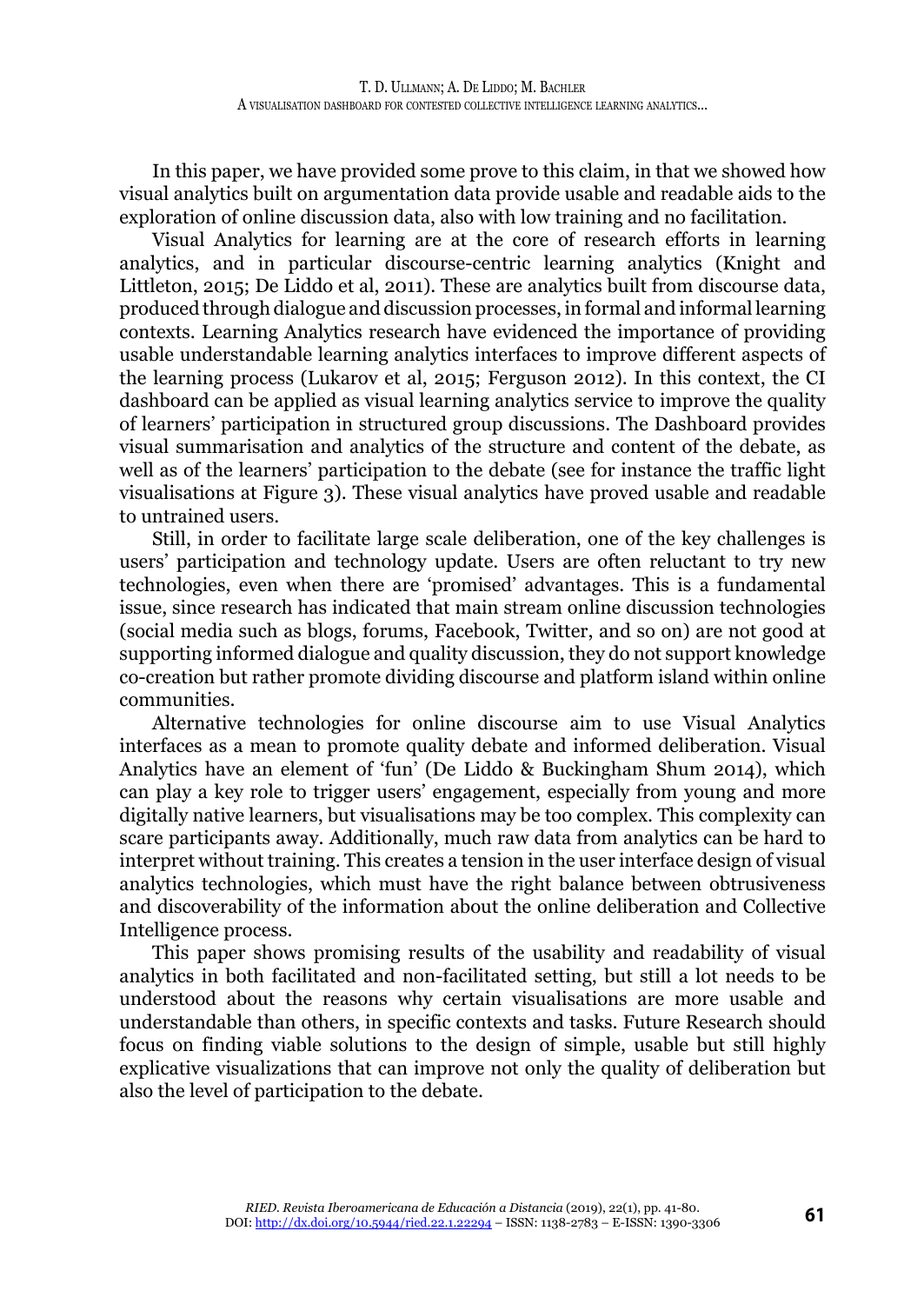#### **ACKNOWLEDGMENTS**

This work was carried out as part of the CATALYST project, which is funded by the European Commission (grant agreement #6111188).

#### **NOTES**

- 1. <https://cidashboard.net/>
- <http://debatehub.net/>
- 3. <http://assembl.org/>
- 4. <http://catalyst-fp7.eu/>
- 5. Catalyst's deliverable available at: [http://catalyst-fp7.eu/wp-content/uploads/2014/](http://catalyst-fp7.eu/wp-content/uploads/2014/02/CATALYST-Analysis-of-pain-points-and-user-feedback.pdf)  [02/CATALYST-Analysis-of-pain-points-and-user-feedback.pdf](http://catalyst-fp7.eu/wp-content/uploads/2014/02/CATALYST-Analysis-of-pain-points-and-user-feedback.pdf)
- 6. <https://litemap.net/>
- 7. The CATALYST interchange format CIF is available at: [https://raw.githubusercontent.](https://raw.githubusercontent.com/catalyst-fp7/ontology/master/context.jsonld) [com/catalyst-fp7/ontology/master/context.jsonld](https://raw.githubusercontent.com/catalyst-fp7/ontology/master/context.jsonld)
- 8. CATALYST developed EdgeSense a dedicated social network analytics tool for Collective Intelligence ([http://catalyst-fp7.eu/open-tools/edgesense/\)](http://catalyst-fp7.eu/open-tools/edgesense/).
- 9. This visualization is based on the D3.js library.
- 10. This visualization is based on the dc.js library.
- 11. <http://debatehub.net/>
- <sup>12.</sup> Data Available at: http://debatehub.net/group.php?groupid=9811386440502935001 [409871956](http://debatehub.net/group.php?groupid=9811386440502935001409871956)
- 13. Created with the maQ-online questionnaire generator developed by Ullmann (2004) available online at: <http://maq-online.de>
- <sup>14</sup> The exact detail can be found in the project report of Ullmann et al. (2014).

#### **REFERENCES**

- Adams, S. A. (2010). Revisiting the online health information reliability debate in the wake of "web 2.0": An interdisciplinary literature and website review. Int. J. Med. Inf. 79, 391-400. doi: [https://](https://doi.org/10.1016/j.ijmedinf.2010.01.006) [doi.org/10.1016/j.ijmedinf.2010.01.006](https://doi.org/10.1016/j.ijmedinf.2010.01.006)
- Bangor, A., Kortum, P., & Miller, J. (2009). Determining what individual SUS scores mean: Adding an adjective rating scale. *Journal of Usability Studies, 4*, 114-123.
- Bangor, A., Kortum, P. T., & Miller, J. T. (2008). An Empirical Evaluation of the System Usability Scale. *Int. J. Hum.-Comput. Interact, 24*, 574-594. doi: [https://doi.](https://doi.org/10.1080/10447310802205776) [org/10.1080/10447310802205776](https://doi.org/10.1080/10447310802205776)
- Bennett, S., Maton, K., & Kervin, L. (2008). The 'digital natives' debate: A critical review of the evidence. *Br. J. Educ. Technol. 39*, 775-786. doi: [https://doi.](https://doi.org/10.1111/j.1467-8535.2007.00793.x) [org/10.1111/j.1467-8535.2007.00793.x](https://doi.org/10.1111/j.1467-8535.2007.00793.x)
- Brooke, J. (2013). SUS: a retrospective. *J. Usability Studies, 8,* 29-40.
- Buckingham Shum, S. (2003). The Roots of Computer Supported Argument Visualization. In P. A. Kirschner., S. J. Buckingham Shum, & C. S. Carr (Eds.), *Visualizing Argumentation*. Computer Supported Cooperative Work. Springer, London, (3-24).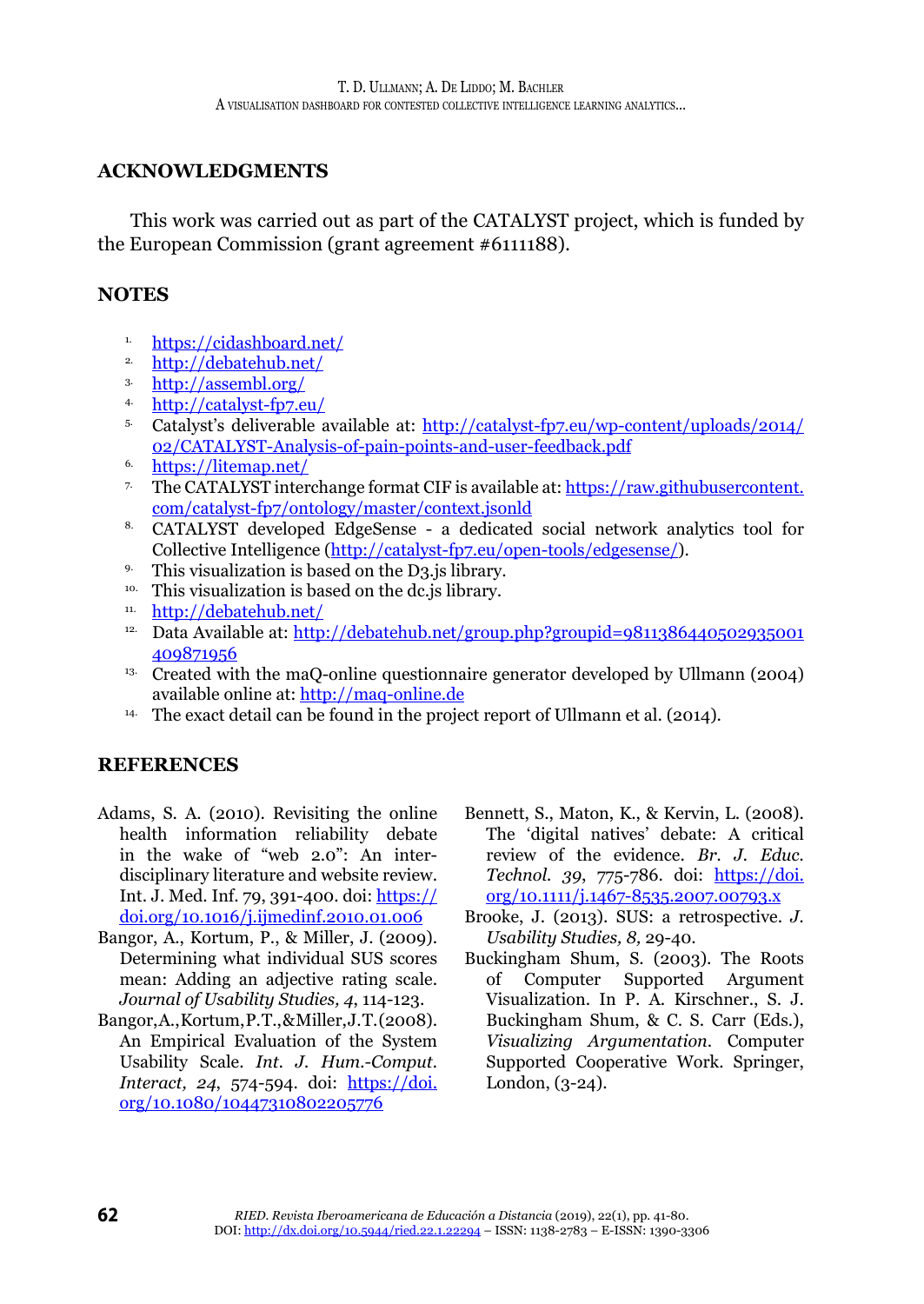- Buckingham Shum, S., others (2008). Cohere: Towards web 2.0 argumentation. *COMMA 8*, 97-108.
- De Liddo, A. (2014). Enhancing Discussion Forums with Combined Argument and Social Network Analytics, in A. Okada, S. Buckingham Shum, & T. Sherborne, (Eds.), Kn*owledge Cartography, Advanced Information and Knowledge Processing*. Springer London, (333-359).
- De Liddo, A., & Buckingham Shum, S. (2014). New Ways of Deliberating Online: An Empirical Comparison of Network and Threaded Interfaces for Online Discussion, in E. Tambouris, A. Macintosh, & F. Bannister, F. (Eds.), *Electronic Participation, Lecture Notes in Computer Science*. Springer Berlin Heidelberg, (90-101).
- De Liddo, A., Buckingham Shum, S., & Catalyst, C. (2014a). *Analysis of Pain Points & User Feedback on Design Concepts* (Deliverable No. D2.1), Catalyst - Collective Applied Intelligence and Analytics for Social Innovation. The Open University, Milton Keynes.
- De Liddo, A., Buckingham Shum, S., & Klein, M. (2014b). Arguing on the Web for Social Innovation: Lightweight Tools and Analytics for Civic Engagement, in 8th ISSA Conference on Argumentation. Presented at the *Workshop: Arguing the Web: 2.0*, Amsterdam.
- De Liddo, A., Sándor, A., & Buckingham Shum, S. (2012). Contested Collective Intelligence: Rationale, Technologies, and a Human-Machine Annotation Study. *Comput. Support. Coop. Work CSCW, 21*, 417-448. doi: [https://doi.org/10.1007/](https://doi.org/10.1007/s10606-011-9155-x) [s10606-011-9155-x](https://doi.org/10.1007/s10606-011-9155-x)
- De Liddo, A., Shum, S. B., Quinto, I., Bachler, M., & Cannavacciuolo, L., (2011, February). Discourse-centric learning analytics. In Proceedings of the *1st international conference on learning analytics and knowledge* (pp. 23-33). ACM.
- Ferguson, R., (2012). Learning analytics: drivers, developments and challenges. *International Journal of Technology Enhanced Learning*, *4*(5/6), 304-317.
- Hair, D.C. (1991). LEGALESE: A Legal Argumentation Tool. *SIGCHI Bull, 23*, 71-74. doi: [https://doi.](https://doi.org/10.1145/122672.122690) [org/10.1145/122672.122690](https://doi.org/10.1145/122672.122690)
- Harasim, L. (2000). Shift happens: online education as a new paradigm in learning. I*nternet High. Educ., 3*, 41-61. doi: [https://](https://doi.org/10.1016/S1096-7516(00)00032-4) [doi.org/10.1016/S1096-7516\(00\)00032-4](https://doi.org/10.1016/S1096-7516(00)00032-4)
- Klein, M. (2014). *Deliberation analytics* (No. D3.5), Catalyst - Collective Applied Intelligence and Analytics for Social Innovation. University of Zurich.
- Klein, M., & Convertino, G. (2014). An embarrassment of riches. Commun. *ACM, 57,* 40-42. doi: [https://doi.](https://doi.org/10.1145/2629560) [org/10.1145/2629560](https://doi.org/10.1145/2629560)
- Knight, S., & Littleton, K. (2015). Discoursecentric learning analytics: mapping the terrain. *Journal of Learning Analytics*, *2*(1), 185-209.
- Kravcik, M., Mikroyannidis, A., Pammer, V., Prilla, M., & Ullmann, T. D. (Eds.) (2017). Special Issue on: Awareness and Reflection in Technology Enhanced Learning. *Int. J. Technol. Enhanc. Learn.,* Special Issue on: Awareness and Reflection in Technology Enhanced Learning, 9.
- Lukarov, V., Chatti, M. A. & Schroeder, U. (2015). Learning Analytics Evaluation-Beyond Usability. In *DeLFI WOrkshops*  (pp. 123-131).
- Malone, T. W., & Klein, M. (2007). Harnessing Collective Intelligence to Address Global Climate Change. I*nnov. Technol. Gov. Glob., 2*, 15-26. doi: [https://](https://doi.org/10.1162/itgg.2007.2.3.15) [doi.org/10.1162/itgg.2007.2.3.15](https://doi.org/10.1162/itgg.2007.2.3.15)
- Malone, T. W., Laubacher, R., & Dellarocas, C. (2010). The collective intelligence genome. *IEEE Eng. Manag. Rev.,* 38.
- Mercer, N. (2004). Sociocultural discourse analysis. Analysing classroom talk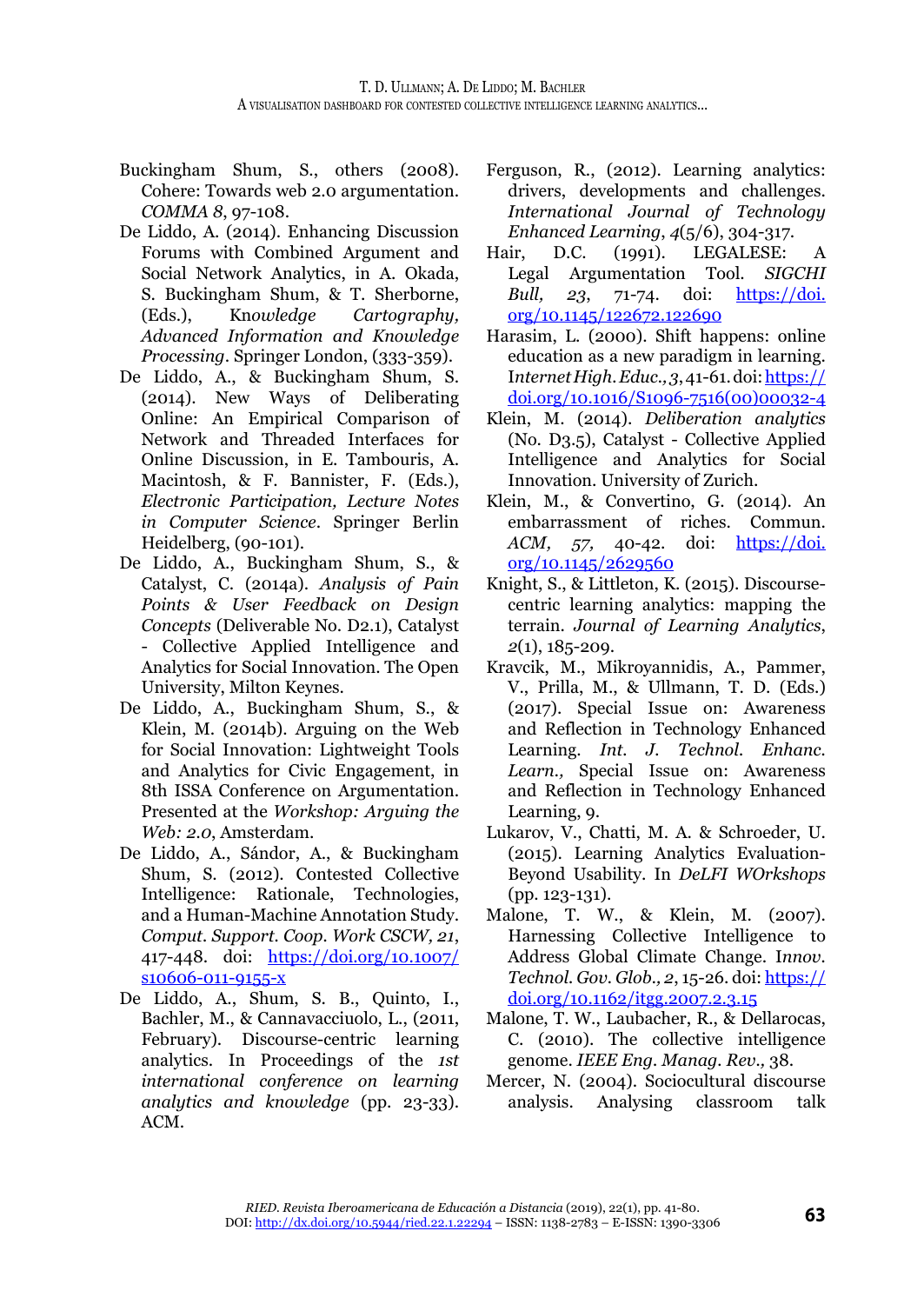as a social mode of thinking. *JAL, 1*, 137U00F8e168.

- Nazemi, K., Ullmann, T. D., & Hornung, C. (2009). Engineering User Centered Interaction Systems for Semantic Visualizations. In C. Stephanidis (Ed.), *Universal Access in Human-Computer Interaction*. Addressing Diversity, Lecture Notes in Computer Science. Springer Berlin / Heidelberg, (126-134).
- Novak, J. D. (1998). *Learning, creating, and using knowledge*. Concept Maps™ Facil. Tools Sch. Corp. Mahwaw Lawrence Erlbaum.
- Parent, M.-A., Liddo, A. D., Ullmann, T. D., & Klein, M. (2015). Catalyst - Project Testbed: Argument Mapping and Deliberation Analytics (Deliverable No. D4.2b), Catalyst - Collective Applied Intelligence and Analytics for Social Innovation.
- Rahwan, I., Zablith, F., & Reed, C. (2007). Laying the foundations for a World Wide Argument Web. *Artif. Intell., Argumentation in Artificial Intelligence, 171*, 897-921. doi: [https://doi.](https://doi.org/10.1016/j.artint.2007.04.015) [org/10.1016/j.artint.2007.04.015](https://doi.org/10.1016/j.artint.2007.04.015)
- Rienties, B., Cross, S., Marsh, V., & Ullmann, T. (2017). Making sense of learner and learning Big Data: reviewing 5 years of Data Wrangling at the Open University UK. O*pen Learn. J. Open Distance E-Learn, 32*(3), 279-293.
- Rubin, J., & Chisnell, D. (2008). *Handbook of Usability Testing: How to Plan, Design, and Conduct Effective Tests*, 2 edition. Indianapolis: Ed. Wiley.
- Scheuer, O., Loll, F., Pinkwart, N., & McLaren, B. M. (2010). Computersupported argumentation: A review of the state of the art. *Int. J. Comput.-Support. Collab. Learn., 5*, 43-102. doi: [https://](https://doi.org/10.1007/s11412-009-9080-x) [doi.org/10.1007/s11412-009-9080-x](https://doi.org/10.1007/s11412-009-9080-x)
- Sie, R. L. L., Ullmann, T. D., Rajagopal, K., Cela, K., Bitter-Rijpkema, M., & Sloep, P. B. (2012). Social network analysis for technology-enhanced learning: review

and future directions. *Int. J. Technol. Enhanc. Learn., 4*, 172-190. doi: [https://](https://doi.org/10.1504/IJTEL.2012.051582) [doi.org/10.1504/IJTEL.2012.051582](https://doi.org/10.1504/IJTEL.2012.051582)

- Smith, M. A., & Fiore, A. T. (2001). Visualization Components for Persistent Conversations. In Proceedings of the *SIGCHI Conference on Human Factors in Computing Systems, CHI '01. ACM*, New York, NY, USA, pp. 136-143. doi: [https://](https://doi.org/10.1145/365024.365073) [doi.org/10.1145/365024.365073](https://doi.org/10.1145/365024.365073)
- Ullmann, T. D. (2004). maQ-Fragebogengenerator. Make a Questionnaire.
- Ullmann, T. D., Liddo, A. D., & Bachler, M. (2014). Catalyst - Collective Intelligence Analytics Dashboard Usability Evaluation (Deliverable No. D4.6), Catalyst Collective Applied Intelligence and Analytics for Social Innovation. The Open University.
- Ullmann, T. D., Uren, V. S., & Nikolov, A. (2009). The SemSearchXplorer - Exploring Semantic Search Results with Semantic Visualizations. In S. Fischer, E. Maehle, R. Reischuk (Eds.), *Lecture Notes in Informatics.* Presented at the Informatik 2009: Im Focus das Leben, Gesellschaft für Informatik, Lübeck, pp. 3064-3076.
- van Merriënboer, J. J. G., & de Bruin, A. B. H. (2014). Research Paradigms and Perspectives on Learning. In J. M. Spector, M. D. Merrill, J. Elen, M. J. Bishop (Eds.), *Handbook of Research on Educational Communications and Technology*. Springer New York, New York, NY, (21-29).
- Verbert, K., Govaerts, S., Duval, E., Santos, J. L., Assche, F., Parra, G., & Klerkx, J. (2014). Learning Dashboards: An Overview and Future Research Opportunities. Pers. Ubiquitous Comput 18, 1499-1514. doi: [https://doi.org/10.1007/s00779-013-](https://doi.org/10.1007/s00779-013-0751-2) [0751-2](https://doi.org/10.1007/s00779-013-0751-2)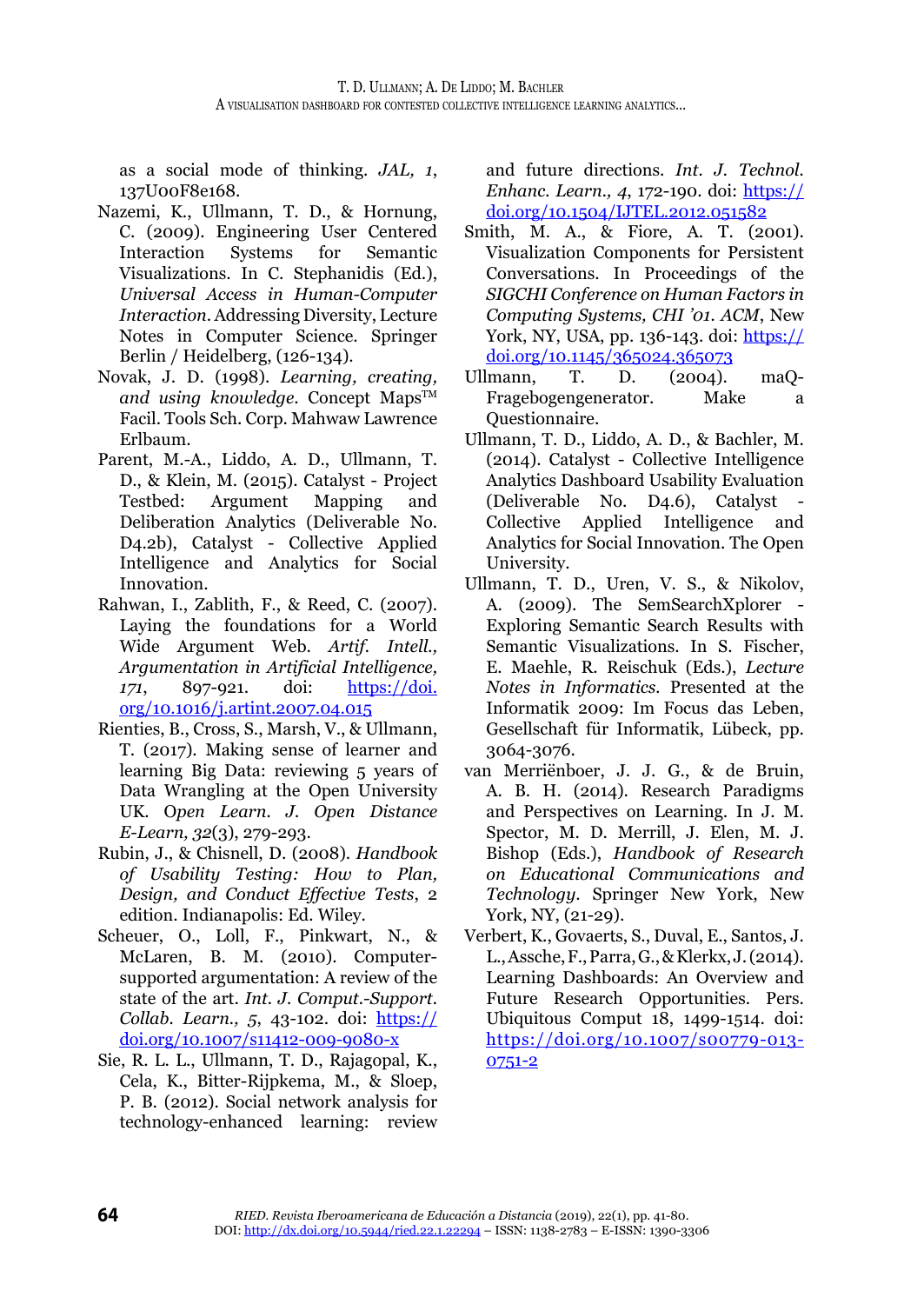#### **ACADEMIC AND PROFESSIONAL PROFILE OF THE AUTHORS**

**Thomas Daniel Ullmann** is a Lecturer at the Institute of Educational Technology at the Open University, UK. He researches especially in the area of Technology Enhanced Learning, with his background in empirical educational science, and computer science. His current focus of research is text analytics for learning. He teaches on two courses of the MA in Online and Distance Education. He develops bespoke learning analytics solutions for the university in his role as academic Data Wrangler. His detailed biography is available from [http://qone.eu/](http://qone.eu/ullmann) [ullmann.](http://qone.eu/ullmann)

E-mail: [t.ullmann@open.ac.uk](mailto:t.ullmann@open.ac.uk)

**Anna De Liddo** is a Senior Research Fellow in Collective Intelligence Infrastructures and leads the Knowledge Media Institute's IDea Group which investigates theories methods and tools accounting for the centrality of social interaction and discourse in public engagement, urban informatics, e-democracy and social innovation contexts. Anna's research focuses on models of dialogue and argumentation; models of crowdsourcing and participatory representation; and the design, implementation and uptake of online systems that seek to increase collective environmental awareness, and collective capacity to make sense of complex issues, such as social justice and environmental sustainability. E-mail: [anna.deliddo@open.ac.uk](mailto:anna.deliddo@open.ac.uk)

**Michelle Bachler** is a Software developer working primarily on collective intelligence, knowledge mapping, and blockchain technologies. E-mail: [michelle.bachler@open.ac.uk](mailto:michelle.bachler@open.ac.uk)

**Date of receipt**: 05/07/2018 **Date of acceptance**: 06/10/2018 **Date of layout**: 09/12/2018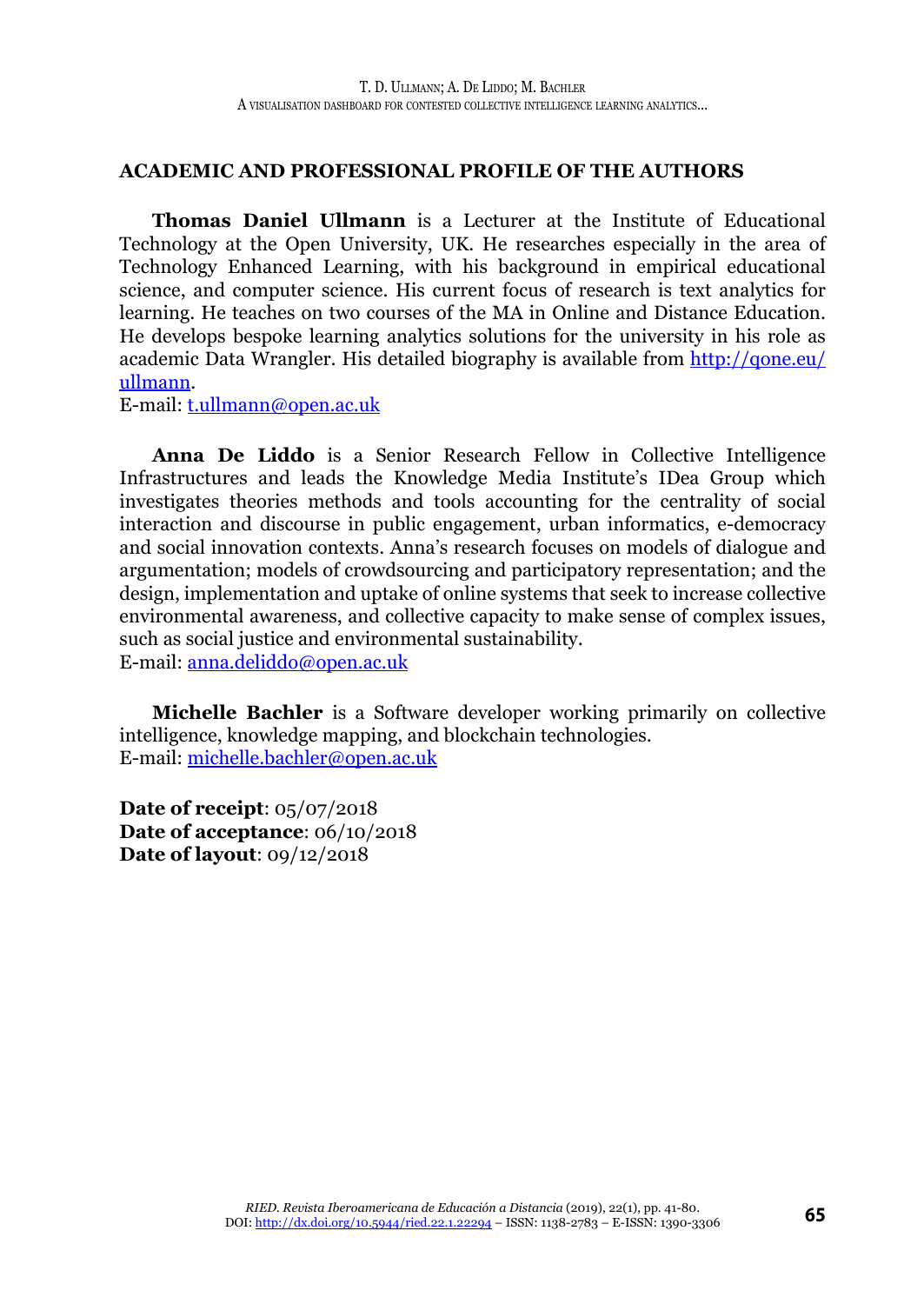#### **ANNEX - FIELD EXPERIMENT QUESTIONNAIRES**

The questionnaires for the evaluation of the visual analytics dashboard for collective intelligence visualisations consists of a general part, which was the same for all questionnaires, and a specific part, which is tailored to each visualisation. This annex shows these questionnaires. To save printing space first we show the questions for all participants and afterwards we show the specific questions for each individual questionnaire. The position of the individual questions within the general questionnaire is marked. Text in square brackets has not been part of the questionnaires. It has been added to explain them.

#### **[The part of the questionnaires that has been the same for all visualisations:]**

#### **Usefulness and usability study of the CATALYST debate visualisations**

#### **Background information**

Gender:  $\Box$  Male  $\Box$  Female

How often did you visit the discussion about 'Designing Community 2014' on DebateHub?

- □ Never
- $\Box$  1 time
- $\Box$  2 to 4 times
- $\Box$  5 to 10 times
- □ more than 10 times

How often did you make a contribution to the discussion about 'Designing Community 2014' on DebateHub?

- □ Never
- $\Box$  1 time
- $\Box$  2-5 times
- $\Box$  5-10 times
- $\Box$  more than 10 times

|  |  | How familiar are you with analytics dashboards in general? |  |
|--|--|------------------------------------------------------------|--|
|  |  |                                                            |  |

 $\Box$  Expert  $\Box$  Advanced  $\Box$  Average  $\Box$  Basic experiences  $\Box$  Novice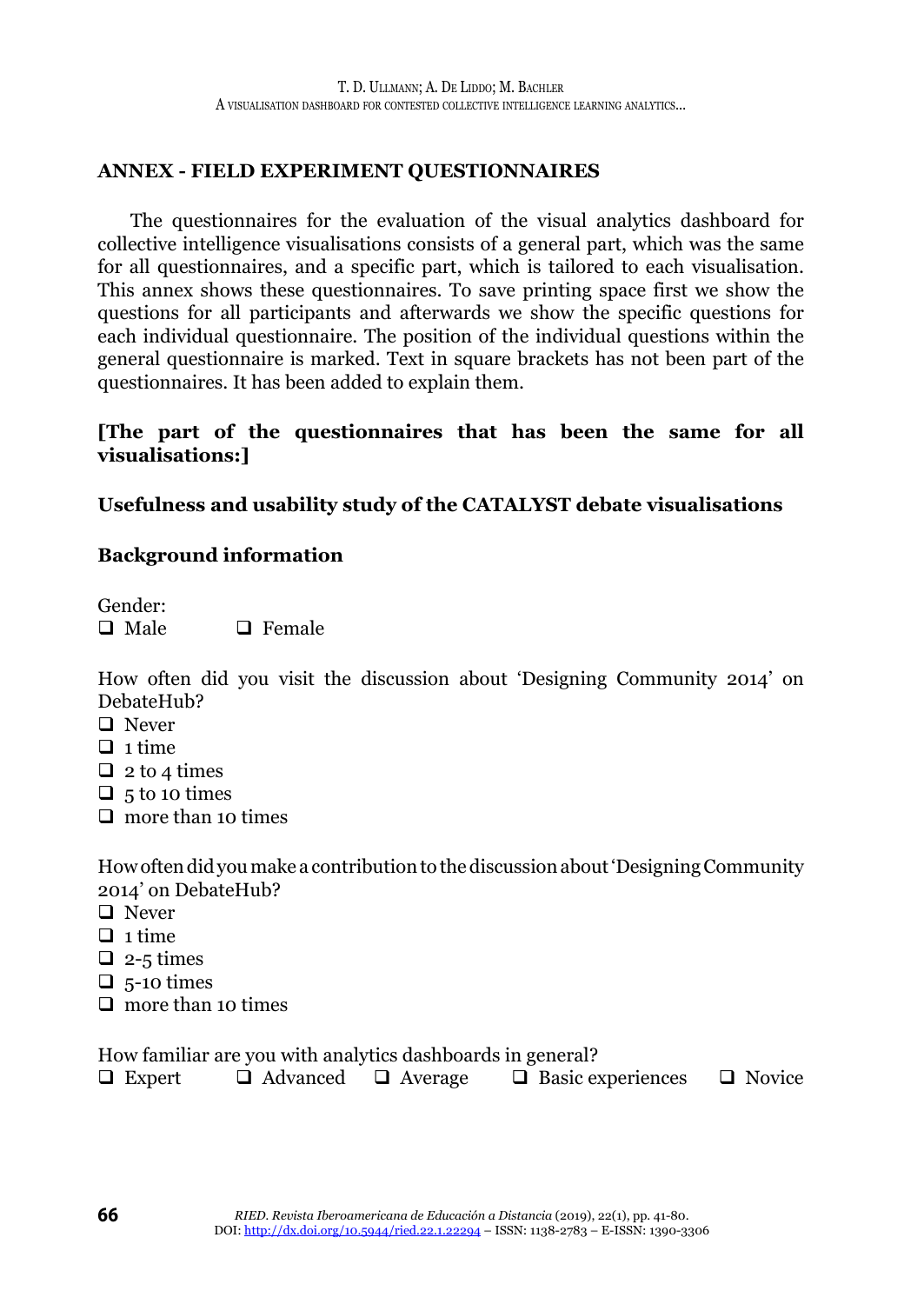How familiar are you with visualisations for analysing and exploring data?  $\Box$  Expert  $\Box$  Advanced  $\Box$  Average  $\Box$  Basic experiences  $\Box$  Novice

How familiar are you with visualisations for analysing and exploring debates?  $\Box$  Expert  $\Box$  Advanced  $\Box$  Average  $\Box$  Basic experiences  $\Box$  Novice

#### **[… Placeholder: This is the place for the individual parts of the questionnaire that has been different for each visualisation. See below for these sections …]**

### **Usability**

SUS usability questionnaire

I think that I would like to use this visualisation frequently Strongly disagree (1)  $\Box$   $\Box$   $\Box$   $\Box$  Strongly agree (5)

I found the visualisation unnecessarily complex Strongly disagree (1) Strongly agree (5)

I thought the visualisation was easy to use Strongly disagree (1)  $\Box$   $\Box$   $\Box$   $\Box$  Strongly agree (5)

I think that I would need the support of a technical person to be able to use this visualisation Strongly disagree (1)  $\Box$   $\Box$   $\Box$   $\Box$  Strongly agree (5)

I found that the various functions in this visualisation were well integrated Strongly disagree (1)  $\Box$   $\Box$   $\Box$   $\Box$   $\Box$  Strongly agree (5)

I thought that there was too much inconsistency in this visualisation Strongly disagree (1)  $\Box$   $\Box$   $\Box$   $\Box$  Strongly agree (5)

I would imagine that most people would learn to use this visualisation very quickly Strongly disagree (1)  $\Box$   $\Box$   $\Box$   $\Box$   $\Box$  Strongly agree (5)

I found the visualisation very awkward to use Strongly disagree (1)  $\Box$   $\Box$   $\Box$   $\Box$  Strongly agree (5)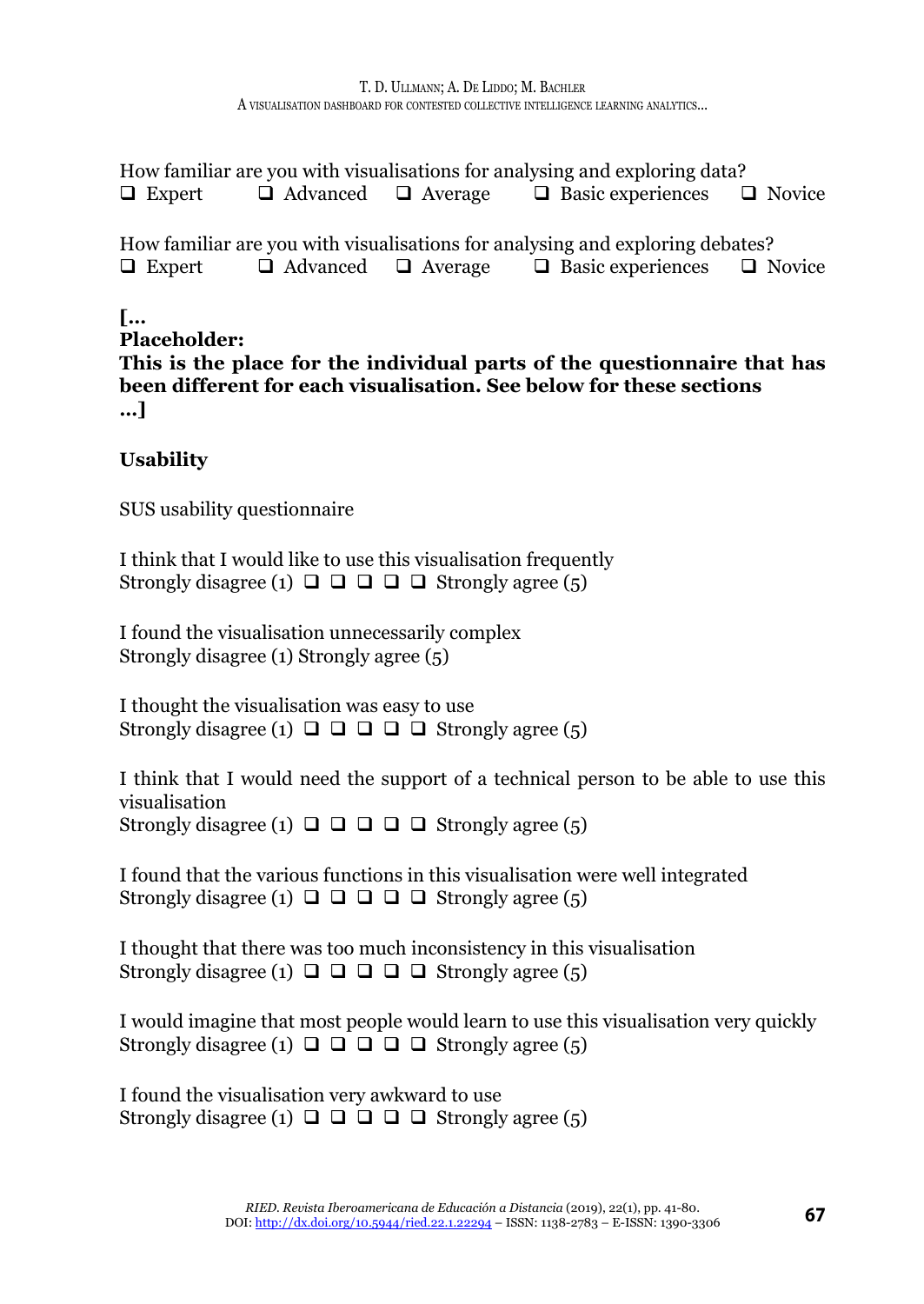I felt very confident using the visualisation Strongly disagree (1)  $\Box$   $\Box$   $\Box$   $\Box$  Strongly agree (5)

I need to learn a lot of things before I could get going with this visualisation Strongly disagree (1)  $\Box$   $\Box$   $\Box$   $\Box$  Strongly agree (5)

Overall, I would rate the user-friendliness of this visualisation as:  $\Box$  Worst Imaginable  $\Box$  Awful  $\Box$  Poor  $\Box$  OK  $\Box$  Good  $\Box$  Excellent  $\Box$  Best Imaginable

The visualisation is responsive (loads quickly, no lag) Strongly disagree (1)  $\Box$   $\Box$   $\Box$   $\Box$  Strongly agree (5)

**[The individual parts of the questionnaires.** These are the specific questions unique for each visualisation. Insert them in the placeholder mentioned in the general questionnaire above]

[Visualisation 1]

### **Quick overview visualisation**

Please visit the visualisation by following this link: [Link to the quick overview visualisation]

It will take a short while until the visualisation is fully loaded. In the meanwhile, you might want to open the questionnaire in one window and the visualisation in another window of your browser. You now can easily switch between the visualisation and the questions of the questionnaire.

The visualisation provides an overview of important aspects of a debate.

Read the description above the visualisation. Afterwards familiarise yourself with the visualisation by trying out the points mentioned in the description.

Once you are ready proceed to the questions. You will be asked a few questions which you can answer by using this visualisation.

### **Short task**

 $\overline{\phantom{a}}$  , where  $\overline{\phantom{a}}$  , where  $\overline{\phantom{a}}$ 

How many people participated in the debate?

\_\_\_\_\_\_\_\_\_\_ How many counter arguments have been contributed?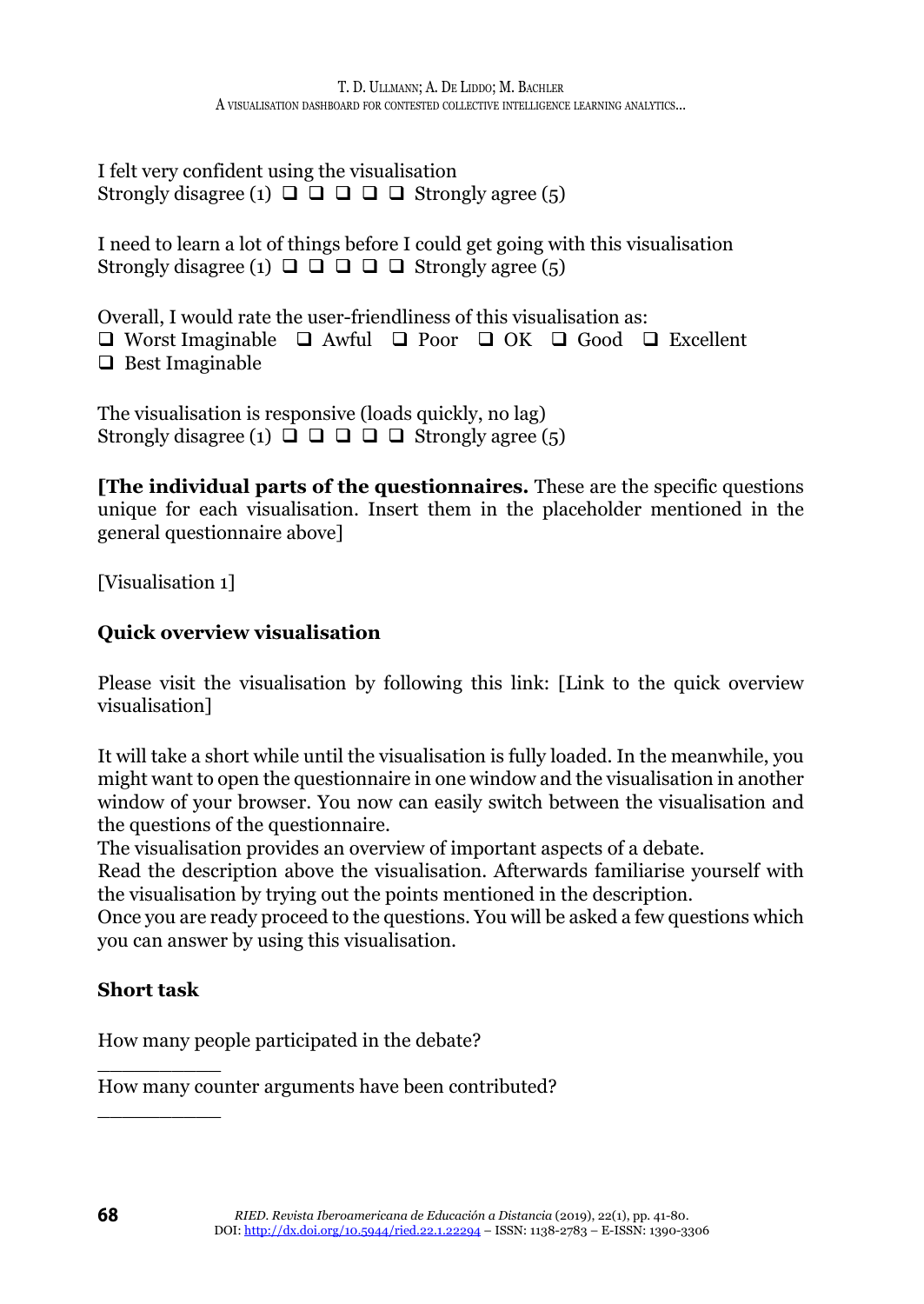What is the highest viewing count?

 $\overline{\phantom{a}}$  , where  $\overline{\phantom{a}}$ What is the average word count over all contributions?

[Visualisation 2]

 $\overline{\phantom{a}}$  , where  $\overline{\phantom{a}}$ 

### **Debate network visualisation**

Please visit the visualisation by following this link: [Link to debate network visualisation]

It will take a short while until the visualisation is fully loaded. In the meanwhile, you might want to open the questionnaire in one window and the visualisation in another window of your browser. You now can easily switch between the visualisation and the questions of the questionnaire.

The visualisation shows contributions of users to a debate.

Read the description above the visualisation. Afterwards familiarise yourself with the visualisation by trying out the points mentioned in the description.

Once you are ready proceed to the questions. You will be asked a few questions which you can answer by using this visualisation.

#### **Short task**

Zoom out to see all debate networks.

Which issue received the most responses? (write down the text within the node)

\_\_\_\_\_\_\_\_\_\_ How many ideas got challenged?

\_\_\_\_\_\_\_\_\_\_ Which idea has the most connections? (write down the text within the node)

[Visualisation 3]

\_\_\_\_\_\_\_\_\_\_

### **Conversation nesting visualisation**

Please visit the visualisation by following this link: [Link to the conversation nesting visualisation]

It will take a short while until the visualisation is fully loaded. In the meanwhile, you might want to open the questionnaire in one window and the visualisation in another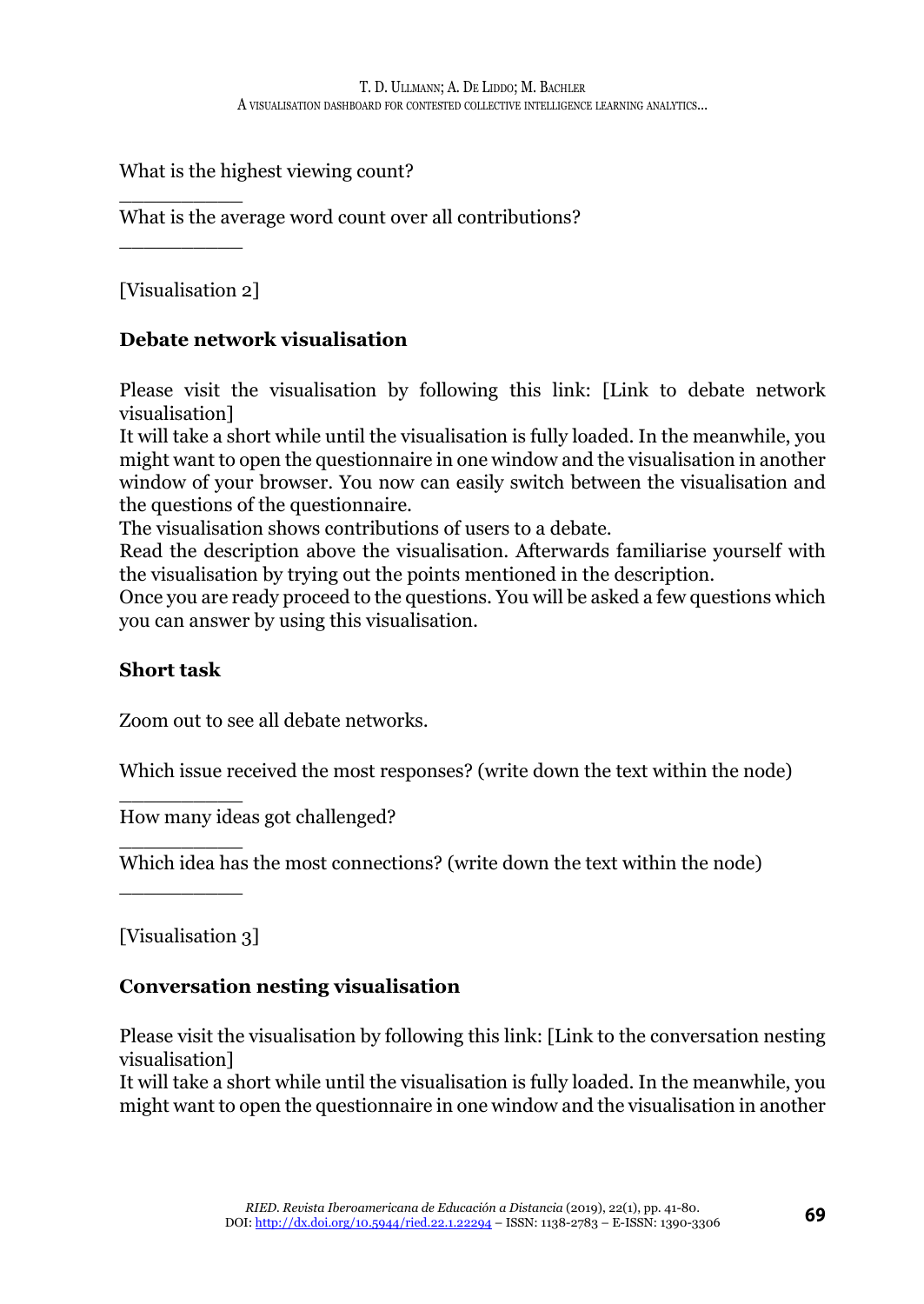window of your browser. You now can easily switch between the visualisation and the questions of the questionnaire.

The visualisation provides an overview of the entire debate as nested circles of posts. Read the description above the visualisation. Afterwards familiarise yourself with the visualisation by trying out the points mentioned in the description.

Once you are ready proceed to the questions. You will be asked a few questions which you can answer by using this visualisation.

### **Short task**

How many pro arguments can you see?

\_\_\_\_\_\_\_\_\_\_ How many contra arguments can you see?

\_\_\_\_\_\_\_\_\_\_ How many solutions do not have any pro or contra arguments?

[Visualisation 4]

\_\_\_\_\_\_\_\_\_\_

### **User activity analysis visualisation**

Please visit the visualisation by following this link: [Link to the user activity analysis visualisation]

It will take a short while until the visualisation is fully loaded. In the meanwhile, you might want to open the questionnaire in one window and the visualisation in another window of your browser. You now can easily switch between the visualisation and the questions of the questionnaire.

The visualisation shows contributions of users to a debate.

Read the description above the visualisation. Afterwards familiarise yourself with the visualisation by trying out the points mentioned in the description.

Once you are ready proceed to the questions. You will be asked a few questions which you can answer by using this visualisation.

### **Short task**

\_\_\_\_\_\_\_\_\_\_

Please reset the visualisation before working on this short task

How many counter arguments have been made in the whole debate?

\_\_\_\_\_\_\_\_\_\_ How many users are very active?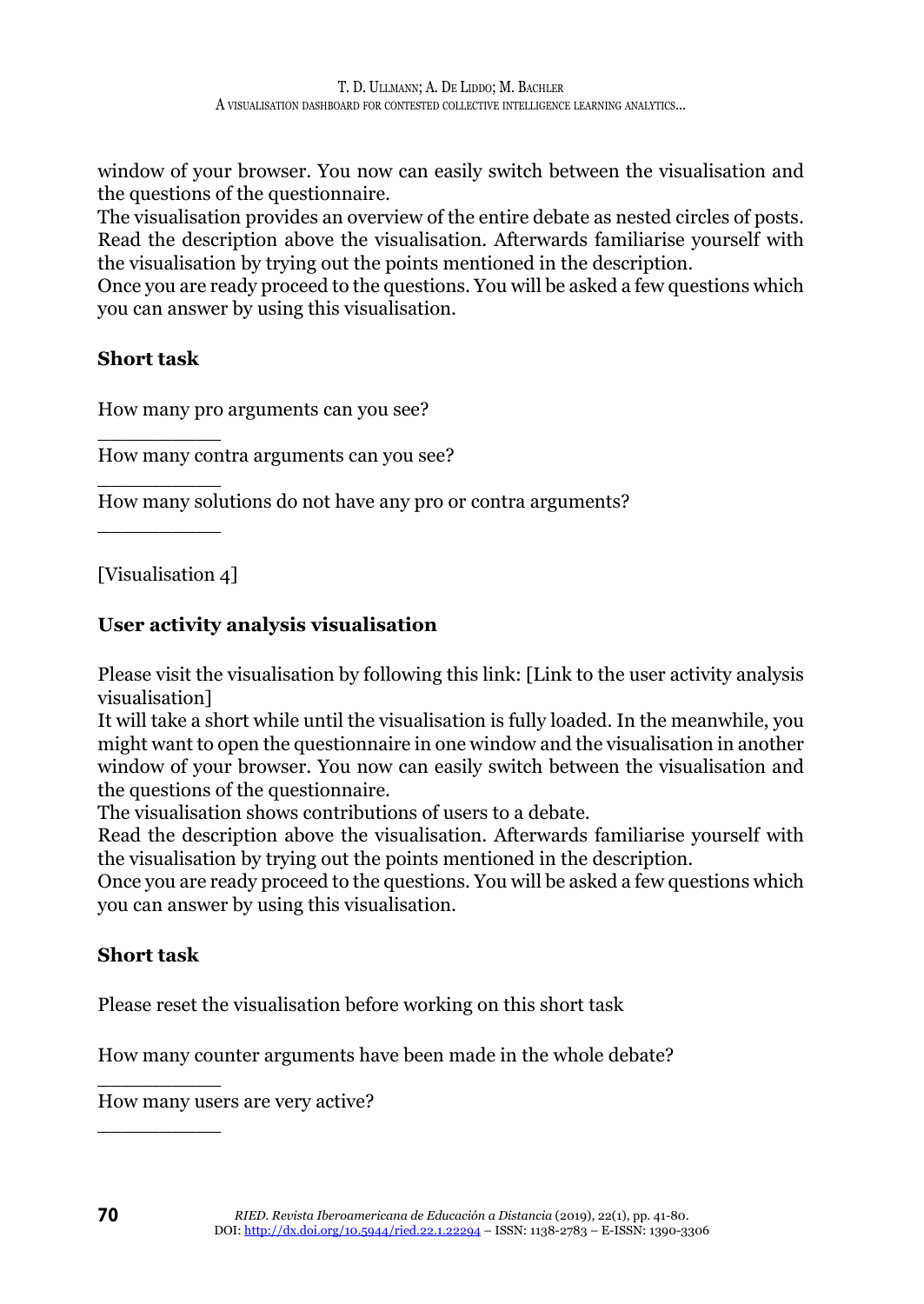How often did the most active user contribute to the debate?

 $\overline{\phantom{a}}$  , where  $\overline{\phantom{a}}$ How many ideas did user u1 (user on the left) add?

 $\overline{\phantom{a}}$  , where  $\overline{\phantom{a}}$ 

[Visualisation 5]

### **Activity analysis visualisation**

Please visit the visualisation by following this link: Activity analysis visualisation It will take a short while until the visualisation is fully loaded. In the meanwhile, you might want to open the questionnaire in one window and the visualisation in another window of your browser. You now can easily switch between the visualisation and the questions of the questionnaire.

The visualisation shows activity of a debate over time.

Read the description above the visualisation. Afterwards familiarise yourself with the visualisation by trying out the points mentioned in the description.

Once you are ready proceed to the questions. You will be asked a few questions which you can answer by using this visualisation.

### **Short task**

\_\_\_\_\_\_\_\_\_\_\_\_\_\_

Please reset the visualisation before working on this short task

What day of the week shows most activity?

\_\_\_\_\_\_\_\_\_\_ What is the most frequent contribution type?

\_\_\_\_\_\_\_\_\_\_ What is the most frequent activity type?

\_\_\_\_\_\_\_\_\_\_ Between Thu 11 and Fri 19, how often was an idea created?

### **1. Annex - Usability lab session protocol**

Each usability session in the usability lab followed a specific protocol, which is outlined here. The protocol was read out to the participants in order to standardise the usability session. The session protocol is based on the supplementary material of the Handbook of usability testing (Rubin & Chisnell, 2008). Our thanks especially go to Shailey Minocha from the Open University, who gave invaluable advice on the design of the usability lab session.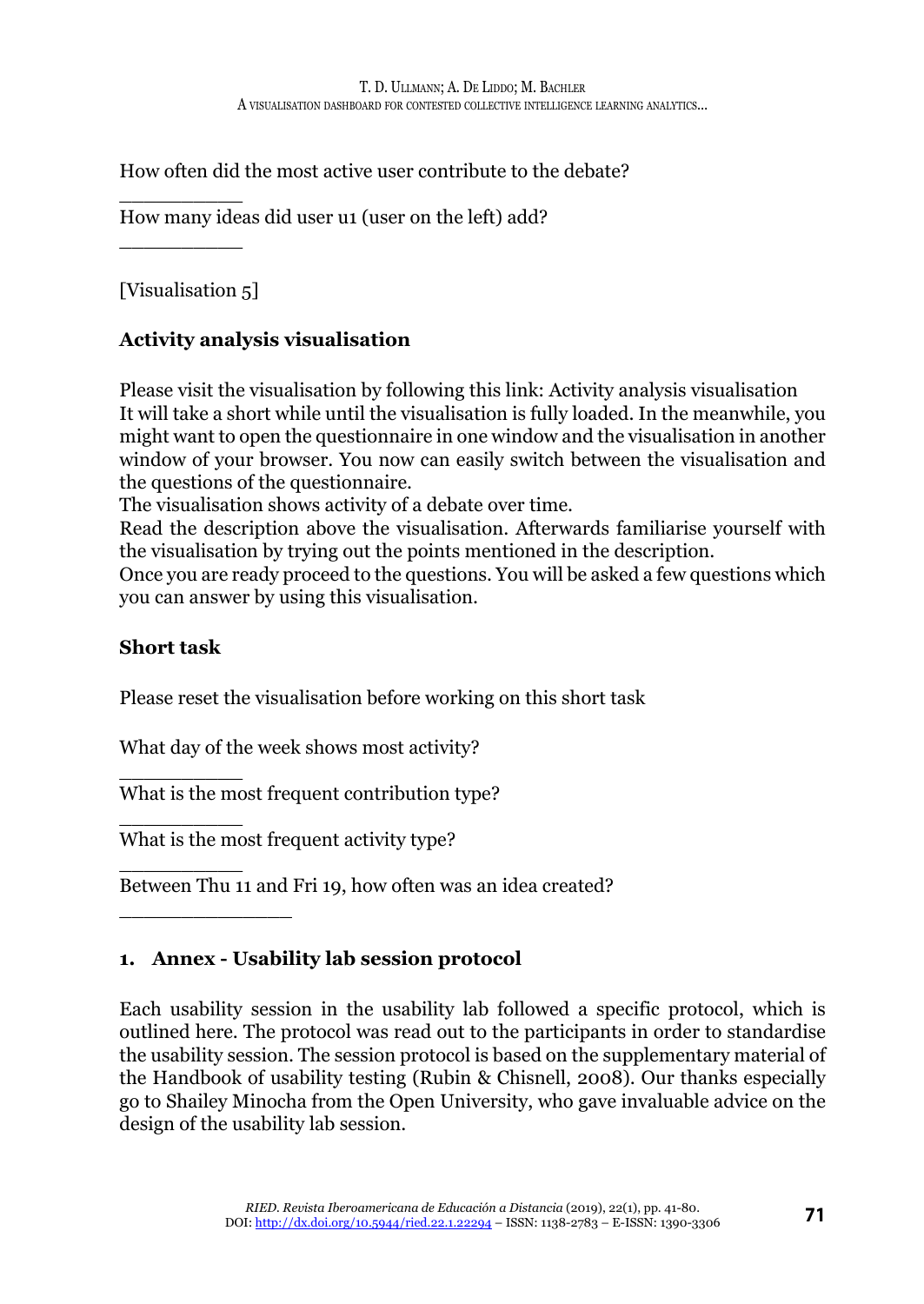Ahead of the session the participants received three documents: Consent form, initial information request form and the project summary sheet. They were asked to read all three documents, and if possible to fill out the consent form and the initial information request to either bring them to the session or to send them. All these documents and the session protocol are part of this annex.

### **[Project summary sheet]**

**Investigating the usefulness and usability of analytics visualisations of the CATALYST Learning Analytics Dashboard for Collective Intelligence [Most participants worked through the protocol of two visualisations. They have been randomly assigned to each visualisation. The protocol for each visualisation is listed below. The usability lab study also captured participants verbal responses, which are not of this study and therefore not included here to save printing space]**

#### **[Quick overview visualisation]**

The visualisation provides an overview of important aspects of a debate. Read the description above the visualisation. Afterwards familiarise yourself with the visualisation by trying out the points mentioned in the description. Once you are ready we will proceed to the questions. You will be asked a few questions which you can answer by using this visualisation.

#### **How many people participated in the debate?**

Correct answer is: 13

- \_\_\_ Did answer correctly without help
- \_\_\_ Needed help to answer correctly (tick point below)
	- Did answer correctly after repeating the question
	- \_\_\_ Did answer correctly after explaining the visualisation
	- \_\_\_ Did answer correctly after showing the participant the interaction with the visualisation
	- \_\_\_ Did answer correctly after showing the participant the solution

Where was the participant stuck:

### **How many people viewed the debate in the last 5 days?**

Correct answer is: 0

\_\_\_ Did answer correctly without help

\_\_\_ Needed help to answer correctly (tick point below)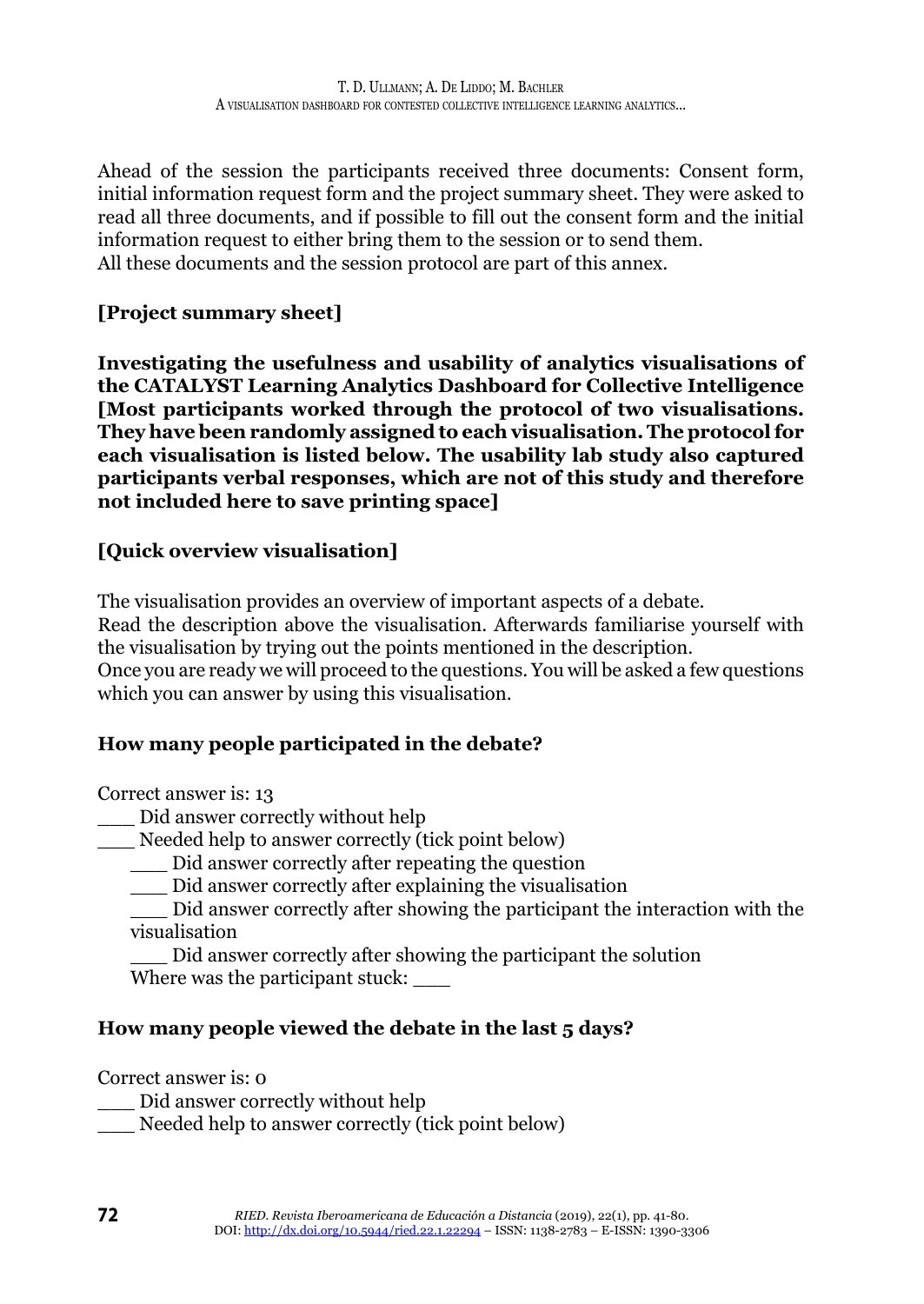\_\_\_ Did answer correctly after repeating the question

\_\_\_ Did answer correctly after explaining the visualisation

\_\_\_ Did answer correctly after showing the participant the interaction with the visualisation

\_\_\_ Did answer correctly after showing the participant the solution Where was the participant stuck:

### **How many counter arguments have been contributed?**

Correct answer is: 3

\_\_\_ Did answer correctly without help

Needed help to answer correctly (tick point below)

\_\_\_ Did answer correctly after repeating the question

\_\_\_ Did answer correctly after explaining the visualisation

\_\_\_ Did answer correctly after showing the participant the interaction with the visualisation

\_\_\_ Did answer correctly after showing the participant the solution Where was the participant stuck: \_\_\_\_\_

### **What is the highest viewing count?**

Correct answer is: 253

\_\_\_ Did answer correctly without help

\_\_\_ Needed help to answer correctly (tick point below)

\_\_\_ Did answer correctly after repeating the question

\_\_\_ Did answer correctly after explaining the visualisation

\_\_\_ Did answer correctly after showing the participant the interaction with the visualisation

\_\_\_ Did answer correctly after showing the participant the solution Where was the participant stuck:

### **What is the average word count over all contributions?**

Correct answer is: 131

\_\_\_ Did answer correctly without help

\_\_\_ Needed help to answer correctly (tick point below)

\_\_\_ Did answer correctly after repeating the question

\_\_\_ Did answer correctly after explaining the visualisation

\_\_\_ Did answer correctly after showing the participant the interaction with the visualisation

\_\_\_ Did answer correctly after showing the participant the solution Where was the participant stuck: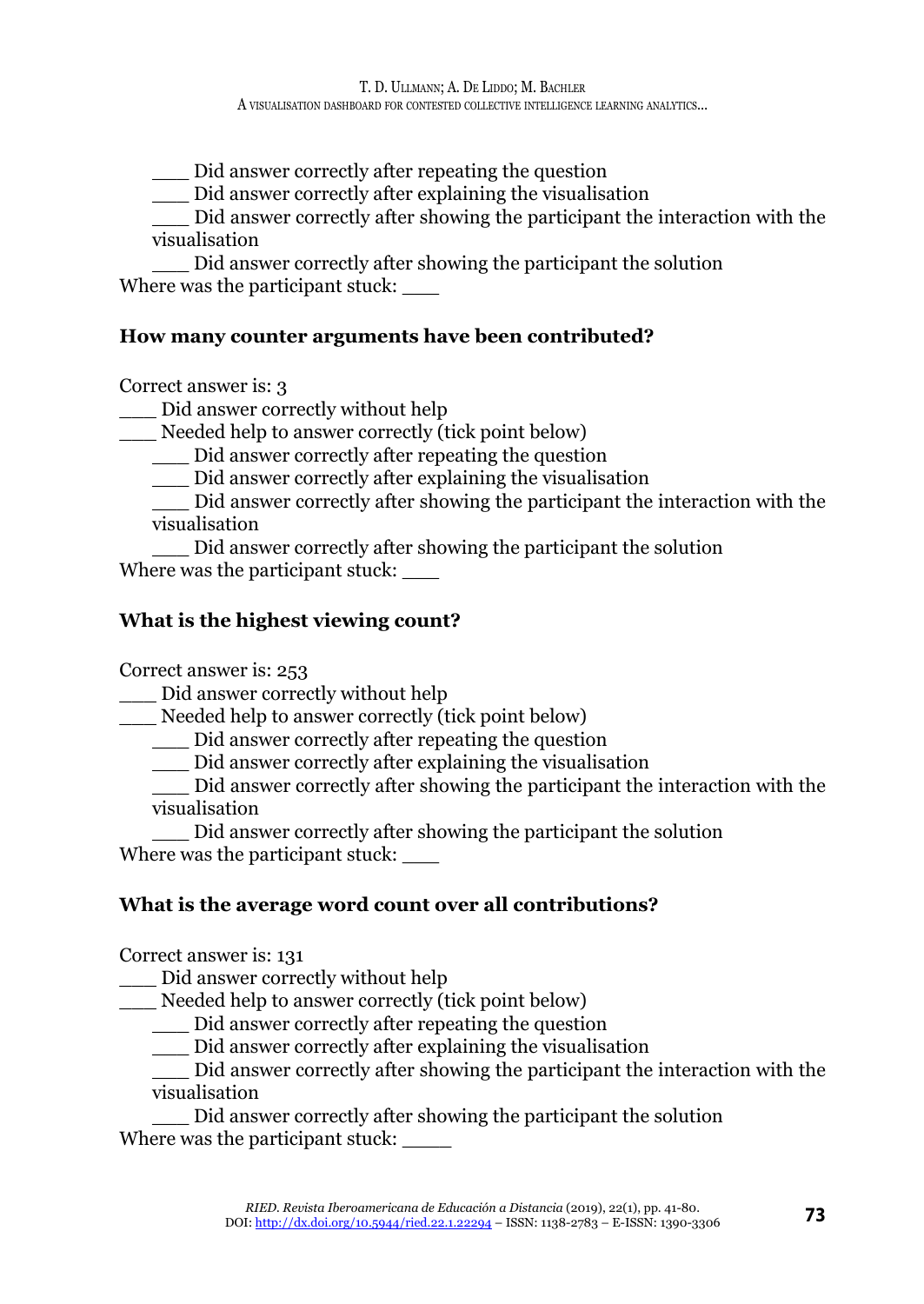### **[Debate network visualisation]**

The visualisation shows contributions of users to a debate.

Read the description above the visualisation. Afterwards familiarise yourself with the visualisation by trying out the points mentioned in the description.

Once you are ready we will proceed to the questions. You will be asked a few questions which you can answer by using this visualisation.

Zoom out to see all debate networks.

#### **Which issue received the most responses?**

Correct answer is: What should the medium of our final class project be?

\_\_\_ Did answer correctly without help

Needed help to answer correctly (tick points below)

\_\_\_ Did answer correctly after repeating the question

\_\_\_ Did answer correctly after explaining the visualisation

\_\_\_ Did answer correctly after showing the participant the interaction with the visualisation

\_\_\_ Did answer correctly after showing the participant the solution Where was the participant stuck:

### **How many ideas got challenged?**

Correct answer is: 3

\_\_\_ Did answer correctly without help

Needed help to answer correctly (tick points below)

\_\_\_ Did answer correctly after repeating the question

\_\_\_ Did answer correctly after explaining the visualisation

\_\_\_ Did answer correctly after showing the participant the interaction with the visualisation

\_\_\_ Did answer correctly after showing the participant the solution Where was the participant stuck: \_\_\_\_

#### **Which idea has the most connections? (write down the text within the node)**

Correct answer is: Book

\_\_\_ Did answer correctly without help

- \_\_\_ Needed help to answer correctly (tick points below)
	- \_\_\_ Did answer correctly after repeating the question

\_\_\_ Did answer correctly after explaining the visualisation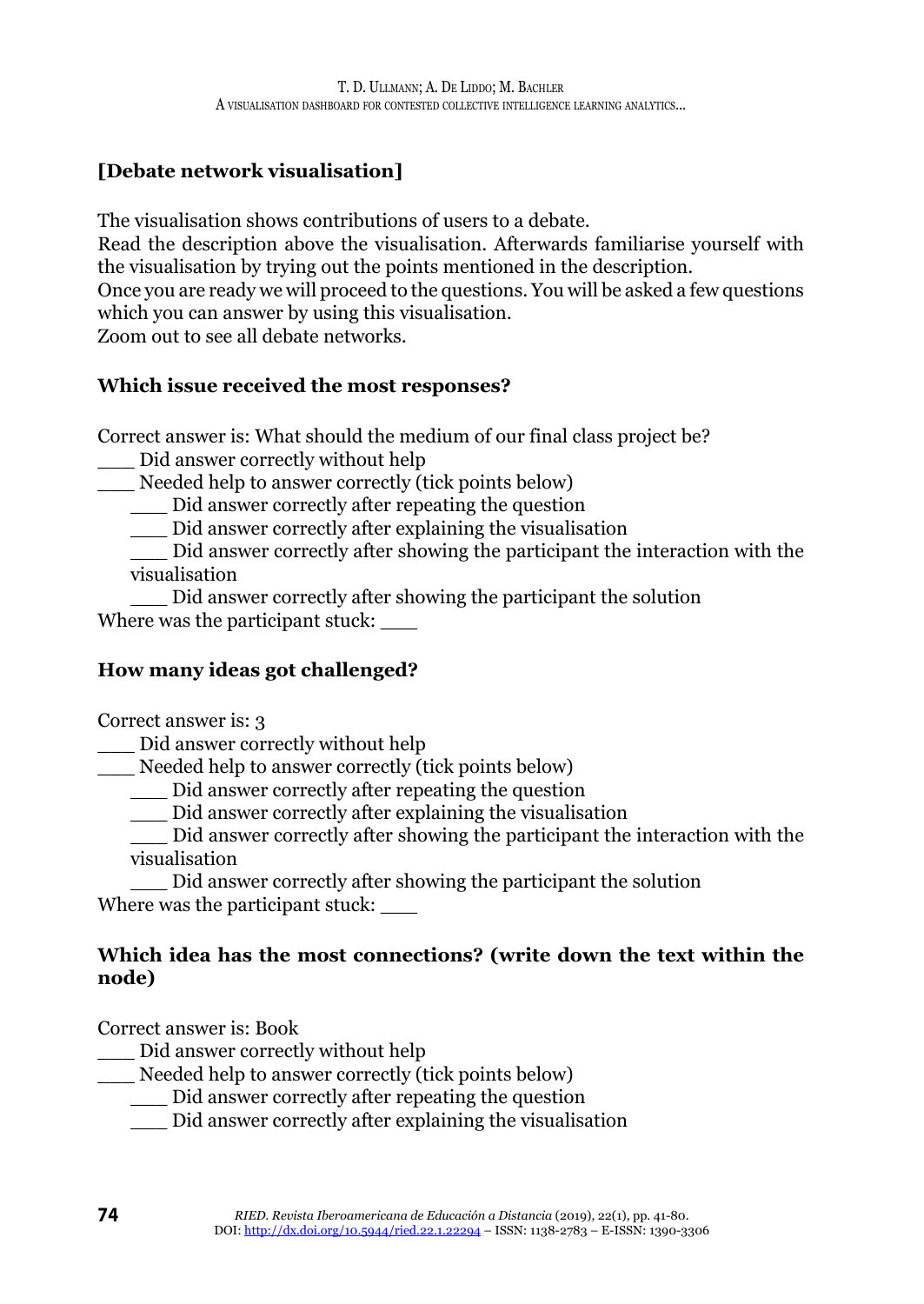\_\_\_ Did answer correctly after showing the participant the interaction with the visualisation

\_\_\_ Did answer correctly after showing the participant the solution Where was the participant stuck: \_\_\_\_\_

### **[Conversation nesting visualisation]**

The visualisation provides an overview of the entire debate as nested circles of posts. Read the description above the visualisation. Afterwards familiarise yourself with the visualisation by trying out the points mentioned in the description. Once you are ready we will proceed to the questions. You will be asked a few questions which you can answer by using this visualisation.

#### **How many pro arguments can you see?**

Correct answer is: 20

\_\_\_ Did answer correctly without help

\_\_\_ Needed help to answer correctly (tick points below)

\_\_\_ Did answer correctly after repeating the question

\_\_\_ Did answer correctly after explaining the visualisation

\_\_\_ Did answer correctly after showing the participant the interaction with the visualisation

\_\_\_ Did answer correctly after showing the participant the solution Where was the participant stuck:

#### **How many contra arguments can you see?**

Correct answer is: 3

\_\_\_ Did answer correctly without help

Needed help to answer correctly (tick points below)

- \_\_\_ Did answer correctly after repeating the question
- \_\_\_ Did answer correctly after explaining the visualisation

\_\_\_ Did answer correctly after showing the participant the interaction with the visualisation

Did answer correctly after showing the participant the solution Where was the participant stuck: \_\_\_\_\_

#### **How many solutions do not have any pro or contra arguments?**

Correct answer is: 5

\_\_\_ Did answer correctly without help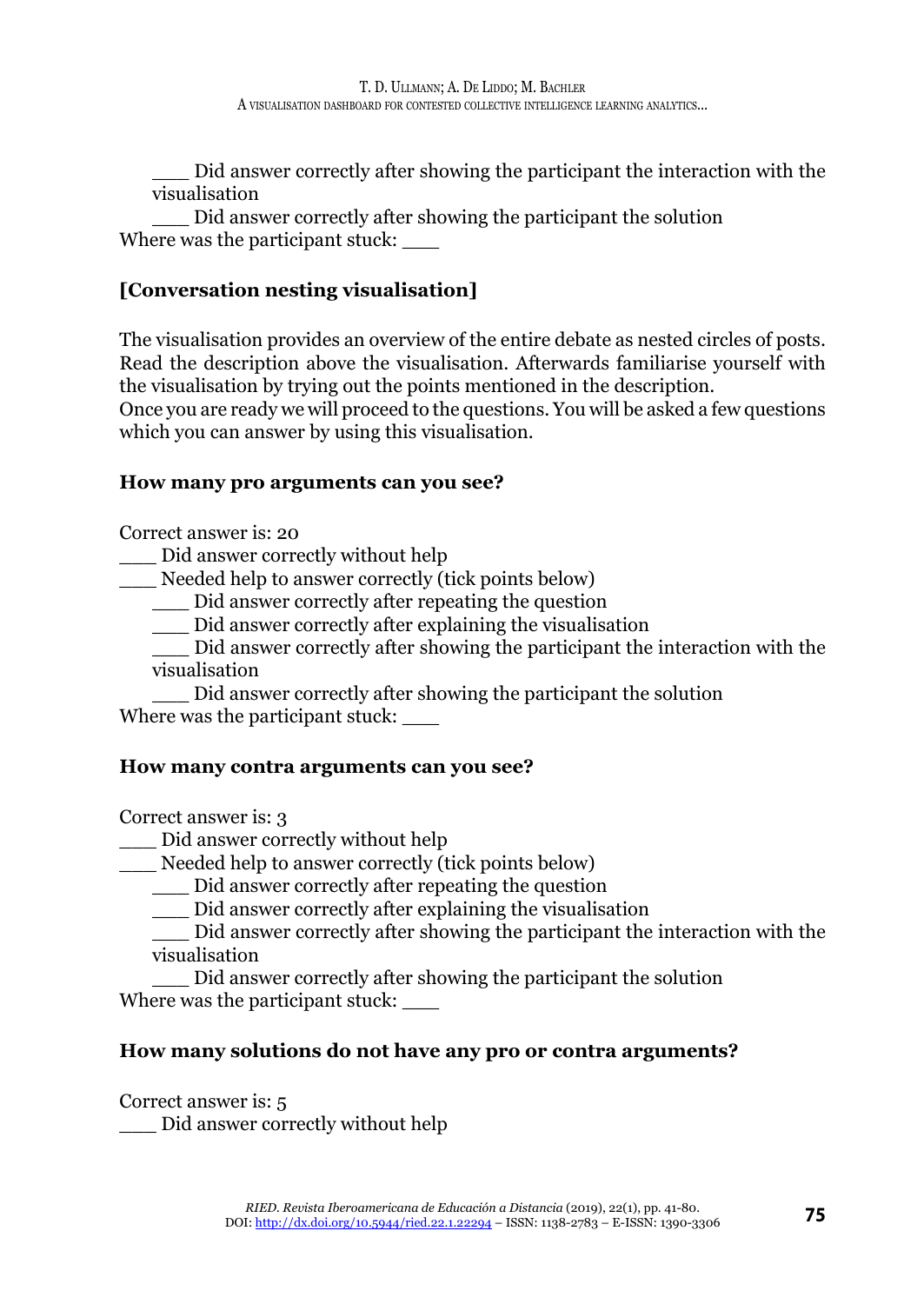Needed help to answer correctly (tick points below)

\_\_\_ Did answer correctly after repeating the question

\_\_\_ Did answer correctly after explaining the visualisation

\_\_\_ Did answer correctly after showing the participant the interaction with the visualisation

Did answer correctly after showing the participant the solution Where was the participant stuck:

## **[Activity analysis visualisation]**

The visualisation shows activity of a debate over time.

Read the description above the visualisation. Afterwards familiarise yourself with the visualisation by trying out the points mentioned in the description.

Once you are ready we will proceed to the questions. You will be asked a few questions which you can answer by using this visualisation.

Please reset the visualisation before working on this short task

### **What day of the week shows most activity?**

Correct answer is: Tuesday

\_\_\_ Did answer correctly without help

Needed help to answer correctly (tick points below)

\_\_\_ Did answer correctly after repeating the question

\_\_\_ Did answer correctly after explaining the visualisation

\_\_\_ Did answer correctly after showing the participant the interaction with the visualisation

\_\_\_ Did answer correctly after showing the participant the solution Where was the participant stuck:

### **What is the most frequent contribution type?**

Correct answer is: idea

\_\_\_ Did answer correctly without help

\_\_\_ Needed help to answer correctly (tick points below)

\_\_\_ Did answer correctly after repeating the question

\_\_\_ Did answer correctly after explaining the visualisation

\_\_\_ Did answer correctly after showing the participant the interaction with the visualisation

\_\_\_ Did answer correctly after showing the participant the solution Where was the participant stuck: \_\_\_\_\_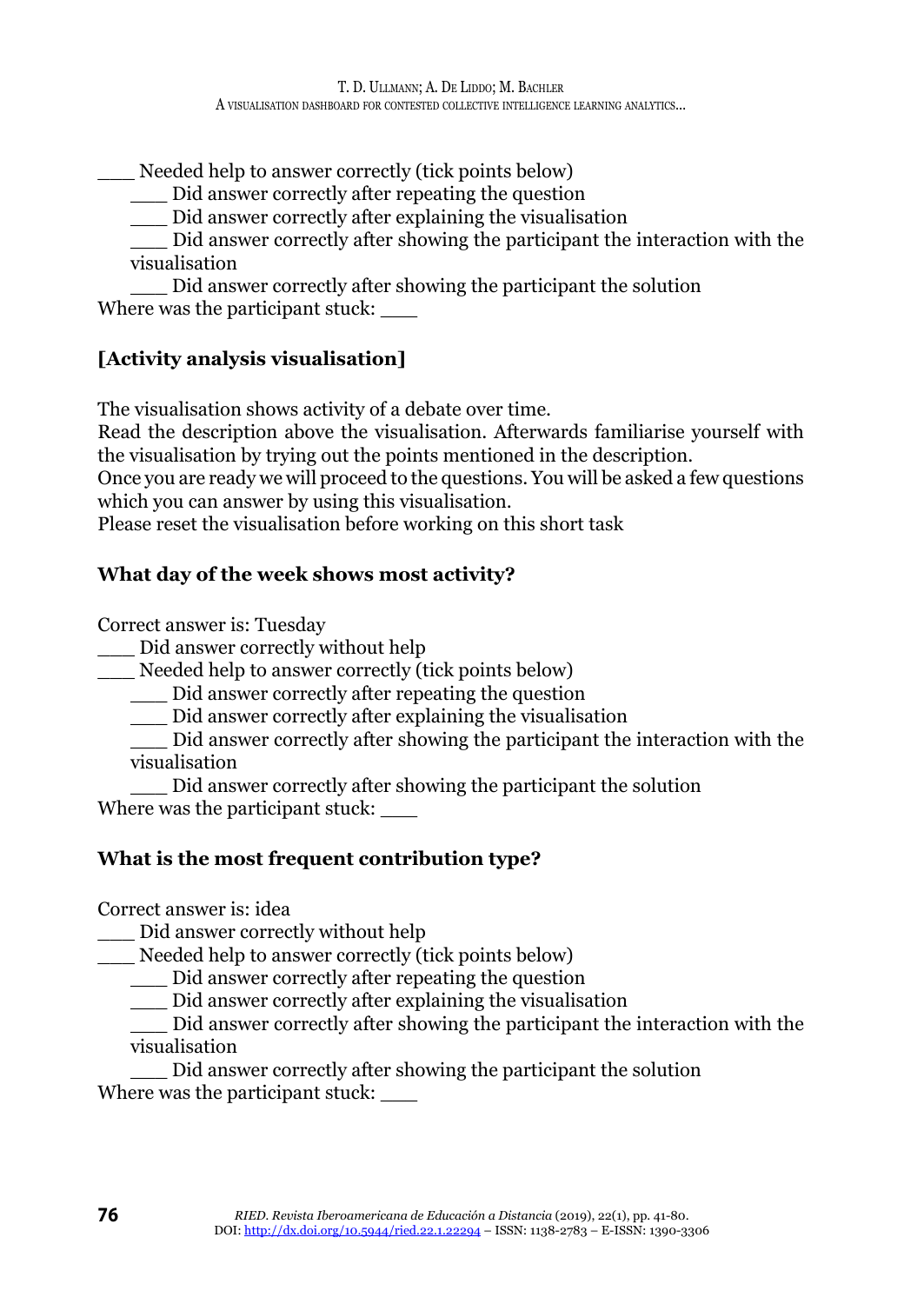### **What is the most frequent activity type?**

Correct answer is: view

\_\_\_ Did answer correctly without help

Needed help to answer correctly (tick points below)

\_\_\_ Did answer correctly after repeating the question

\_\_\_ Did answer correctly after explaining the visualisation

\_\_\_ Did answer correctly after showing the participant the interaction with the visualisation

\_\_\_ Did answer correctly after showing the participant the solution Where was the participant stuck:

#### **Between Thu 11 and Fri 19, how often was an idea created?**

Correct answer is: 4

\_\_\_ Did answer correctly without help

Needed help to answer correctly (tick points below)

\_\_\_ Did answer correctly after repeating the question

\_\_\_ Did answer correctly after explaining the visualisation

\_\_\_ Did answer correctly after showing the participant the interaction with the visualisation

\_\_\_ Did answer correctly after showing the participant the solution Where was the participant stuck:

### **[User activity analysis visualisation]**

The visualisation shows contributions of users to a debate.

Read the description above the visualisation. Afterwards familiarise yourself with the visualisation by trying out the points mentioned in the description.

Once you are ready we will proceed to the questions. You will be asked a few questions which you can answer by using this visualisation.

Please reset the visualisation before working on this short task

### **How many counter arguments have been made in the whole debate?**

Correct answer is: 3

- \_\_\_ Did answer correctly without help
- \_\_\_ Needed help to answer correctly (tick points below)

\_\_\_ Did answer correctly after repeating the question

\_\_\_ Did answer correctly after explaining the visualisation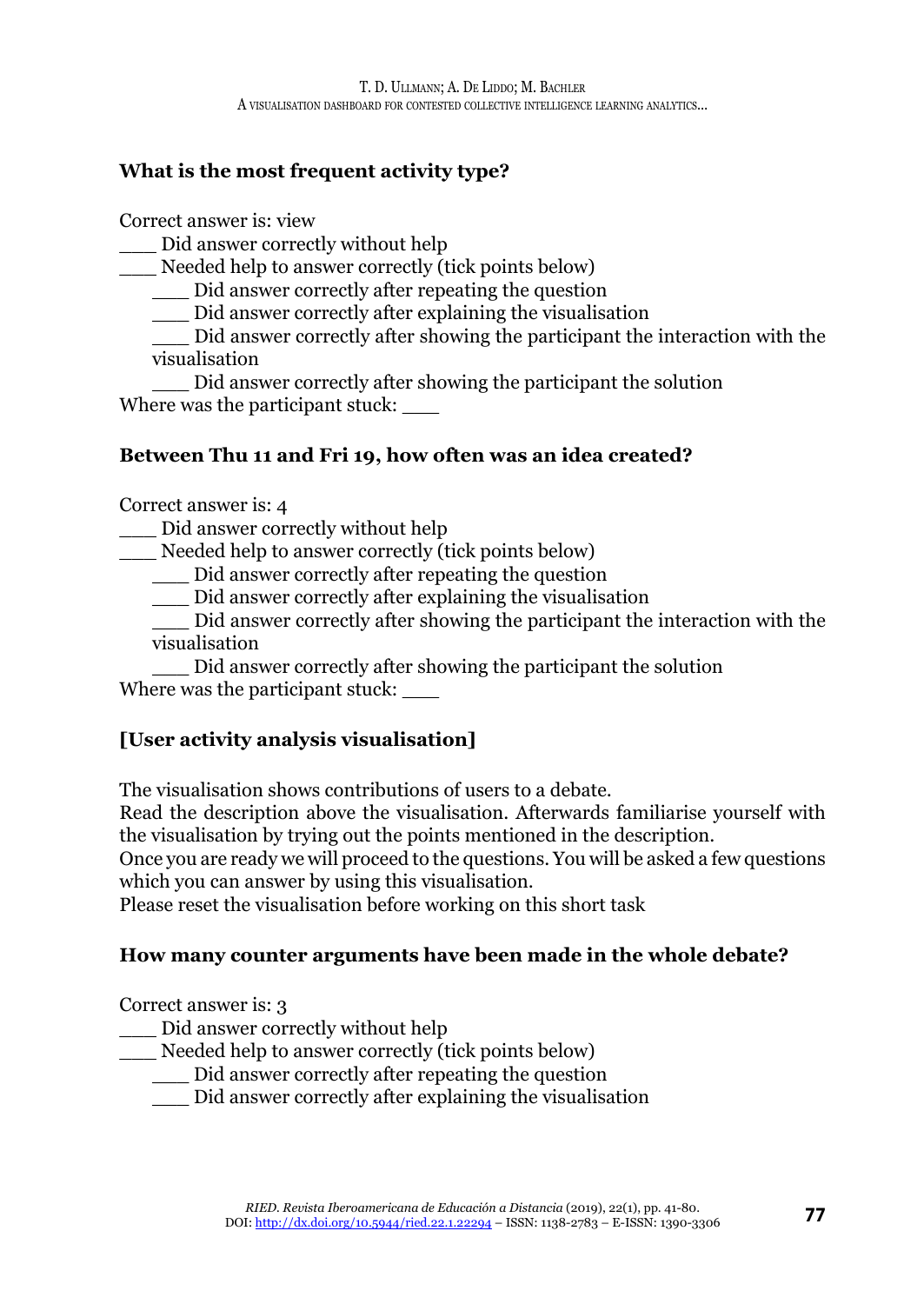\_\_\_ Did answer correctly after showing the participant the interaction with the visualisation

\_\_\_ Did answer correctly after showing the participant the solution Where was the participant stuck: \_\_\_\_

#### **How many users are very active?**

Correct answer is: 1

\_\_\_ Did answer correctly without help

\_\_\_ Needed help to answer correctly (tick points below)

\_\_\_ Did answer correctly after repeating the question

\_\_\_ Did answer correctly after explaining the visualisation

\_\_\_ Did answer correctly after showing the participant the interaction with the visualisation

Did answer correctly after showing the participant the solution Where was the participant stuck: \_\_\_\_

### **How many times did the most active user contribute to the debate?**

Correct answer is: 16

\_\_\_ Did answer correctly without help

Needed help to answer correctly (tick points below)

\_\_\_ Did answer correctly after repeating the question

\_\_\_ Did answer correctly after explaining the visualisation

\_\_\_ Did answer correctly after showing the participant the interaction with the visualisation

\_\_\_ Did answer correctly after showing the participant the solution Where was the participant stuck:

### **How many ideas did user u1 (user on the left) add?**

Correct answer is: 7

\_\_\_ Did answer correctly without help

\_\_\_ Needed help to answer correctly (tick points below)

\_\_\_ Did answer correctly after repeating the question

\_\_\_ Did answer correctly after explaining the visualisation

\_\_\_ Did answer correctly after showing the participant the interaction with the visualisation

\_\_\_ Did answer correctly after showing the participant the solution Where was the participant stuck: \_\_\_\_\_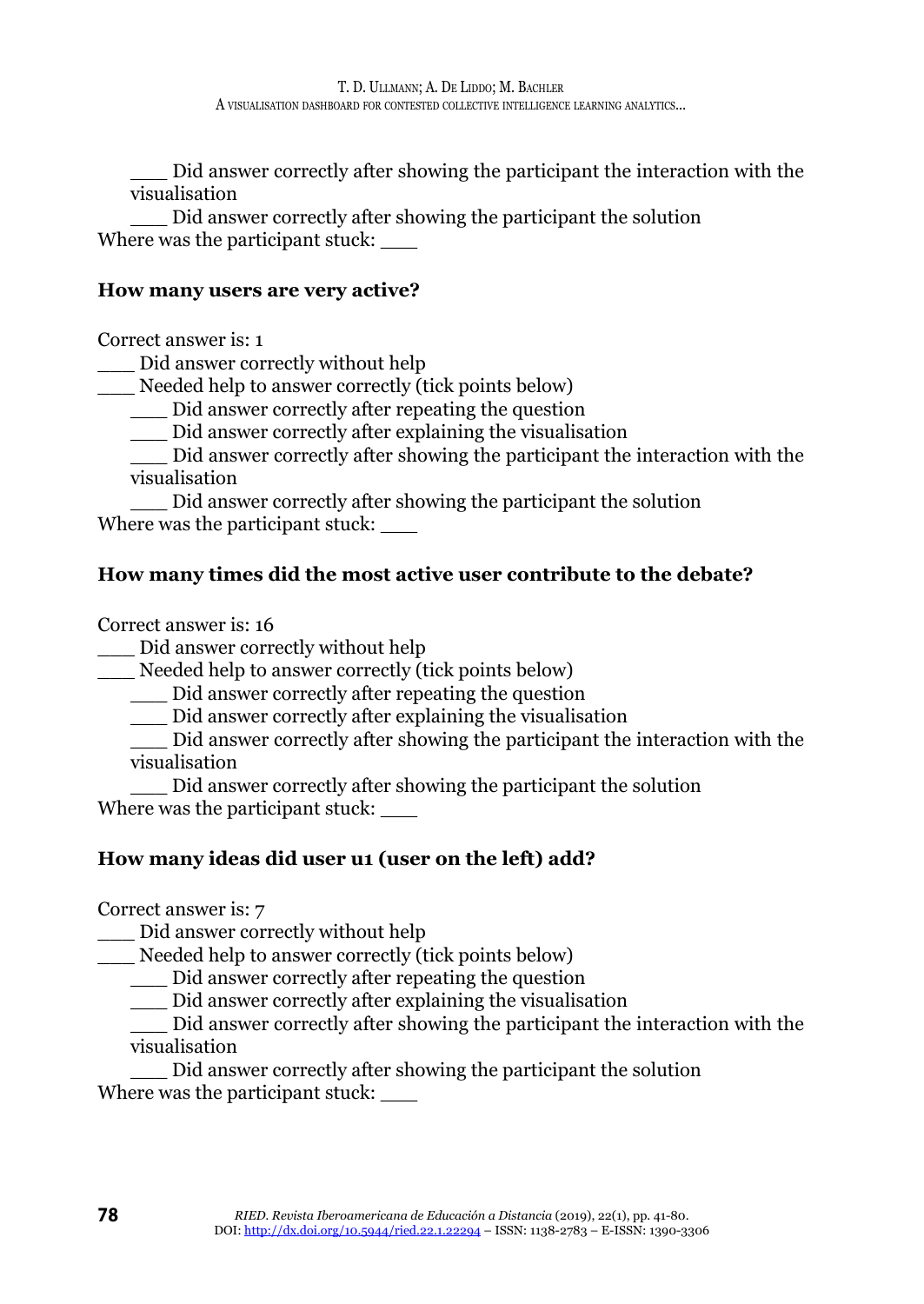#### **[Protocol for after the task. This is the same protocol for all participants for all visualisations]**

We are interested in the usability of these visualisations. I prepared a questionnaire [Hand out closing questions questionnaire].

Please read each statement aloud and then circle the choice that most closely matches your answer and tell me what it is.

[Capture only spontaneous reactions. Do not drill in on each question]

### **[Closing Usability (SUS) questionnaire]**

For the following usability questions we are interested in your immediate responses. Do not think too long about each question. If you feel that you cannot respond to a particular question, please mark the centre point of this question.

I think that I would like to use this visualisation frequently Strongly disagree (1)  $\Box$   $\Box$   $\Box$   $\Box$  Strongly agree (5)

I found the visualisation unnecessarily complex Strongly disagree (1)  $\Box$   $\Box$   $\Box$   $\Box$  Strongly agree (5)

I thought the visualisation was easy to use Strongly disagree (1)  $\Box$   $\Box$   $\Box$   $\Box$  Strongly agree (5)

I think that I would need the support of a technical person to be able to use this visualisation Strongly disagree (1)  $\Box$   $\Box$   $\Box$   $\Box$  Strongly agree (5)

I found that the various functions in this visualisation were well integrated Strongly disagree (1)  $\Box$   $\Box$   $\Box$   $\Box$   $\Box$  Strongly agree (5)

I thought that there was too much inconsistency in this visualisation Strongly disagree (1)  $\Box$   $\Box$   $\Box$   $\Box$  Strongly agree (5)

I would imagine that most people would learn to use this visualisation very quickly Strongly disagree (1)  $\Box$   $\Box$   $\Box$   $\Box$  Strongly agree (5)

I found the visualisation very awkward to use Strongly disagree (1)  $\Box$   $\Box$   $\Box$   $\Box$  Strongly agree (5)